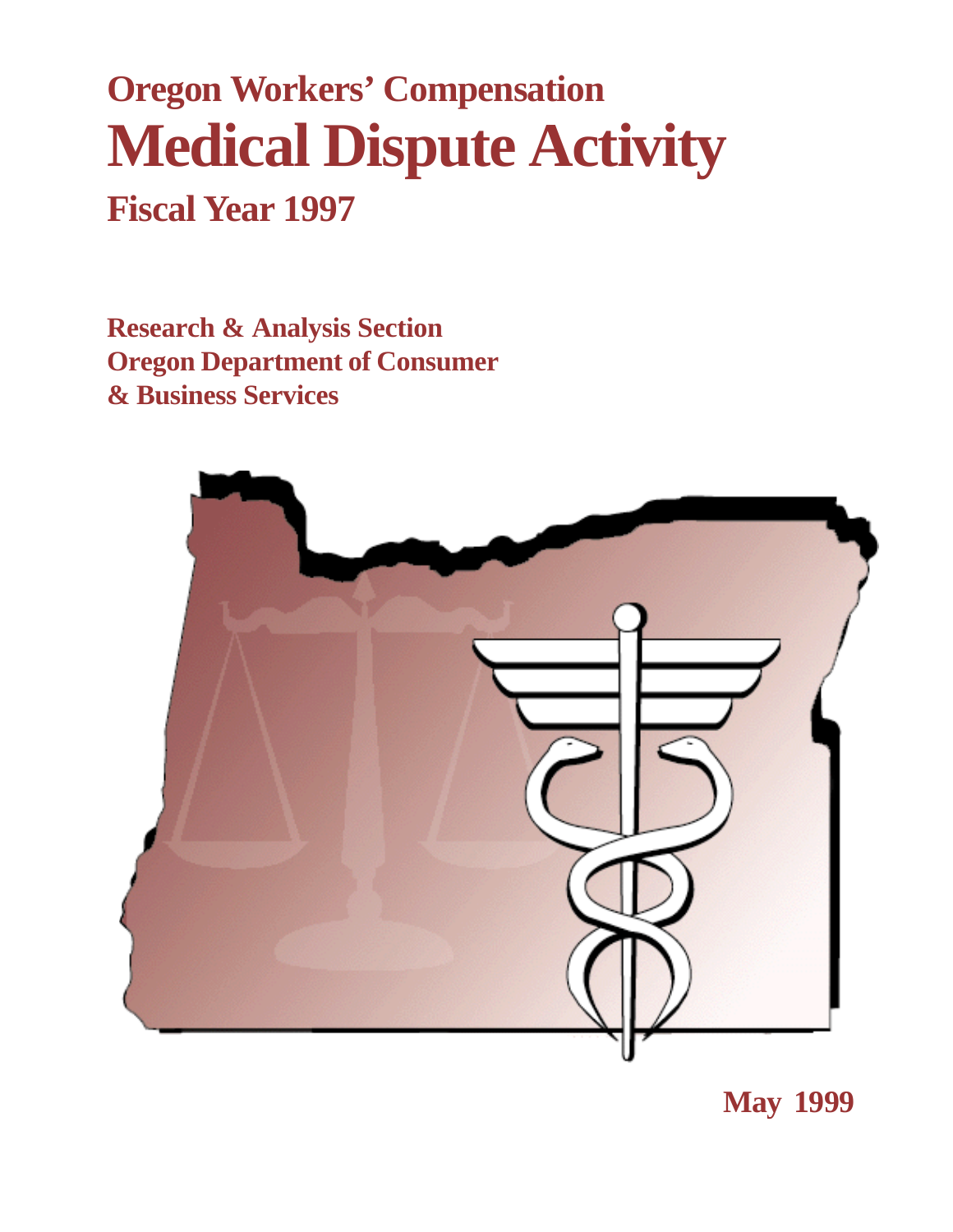# **Oregon Workers' Compensation Medical Dispute Activity, Fiscal Year 1997**

**Oregon Department of Consumer & Business Services** Director, Mike Greenfield

> **Workers' Compensation Division** Administrator, Mary Neidig

**Information Management Division** Administrator, Dan Adelman

**Research & Analysis Section** Manager, Ed Bissell Assistant Manager, Kathy Thomas Research Analyst, David Burgess

May 1999

In compliance with the Americans with Disabilities Act (ADA), this publication is available in alternative formats by calling (503) 378-4100 (V/TTY).

*The information in this report is in the public domain and may be reprinted without permission. [Visit the DCBS Web site at: http://www.cbs.state.or.us](http://www.cbs.state.or.us)*



OF Research & Analysis Section 350 Winter St. NE, Room 300 Salem, Oregon 97310 (503) 378-8254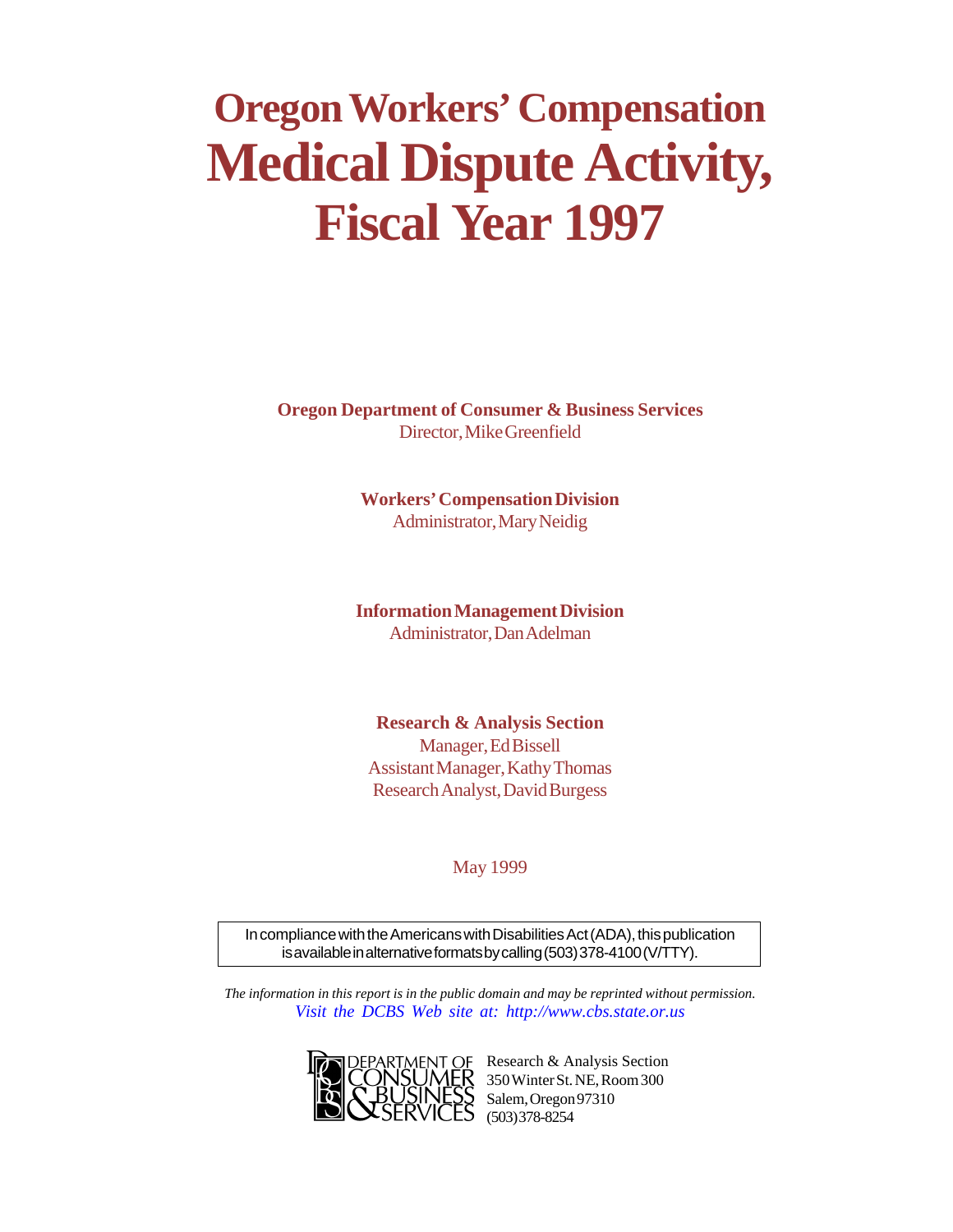# **Table of contents**

# **Text tables**

# **Figures**

# **Appendices**

|     | Appendix D. Tables:                                             |  |
|-----|-----------------------------------------------------------------|--|
|     |                                                                 |  |
| 2.  |                                                                 |  |
| 3.  |                                                                 |  |
| 4.  |                                                                 |  |
| 5.  |                                                                 |  |
| 6.  |                                                                 |  |
| 7.  |                                                                 |  |
| 8.  |                                                                 |  |
| 9.  |                                                                 |  |
| 10. | Average number of processing days on disputes resolved by order |  |
|     |                                                                 |  |
| 11. |                                                                 |  |
| 12. | Average number of processing days for phases of resolution      |  |
|     |                                                                 |  |
| 13. |                                                                 |  |
| 14. |                                                                 |  |
| 15. |                                                                 |  |
| 16. |                                                                 |  |
| 17. |                                                                 |  |
| 18. |                                                                 |  |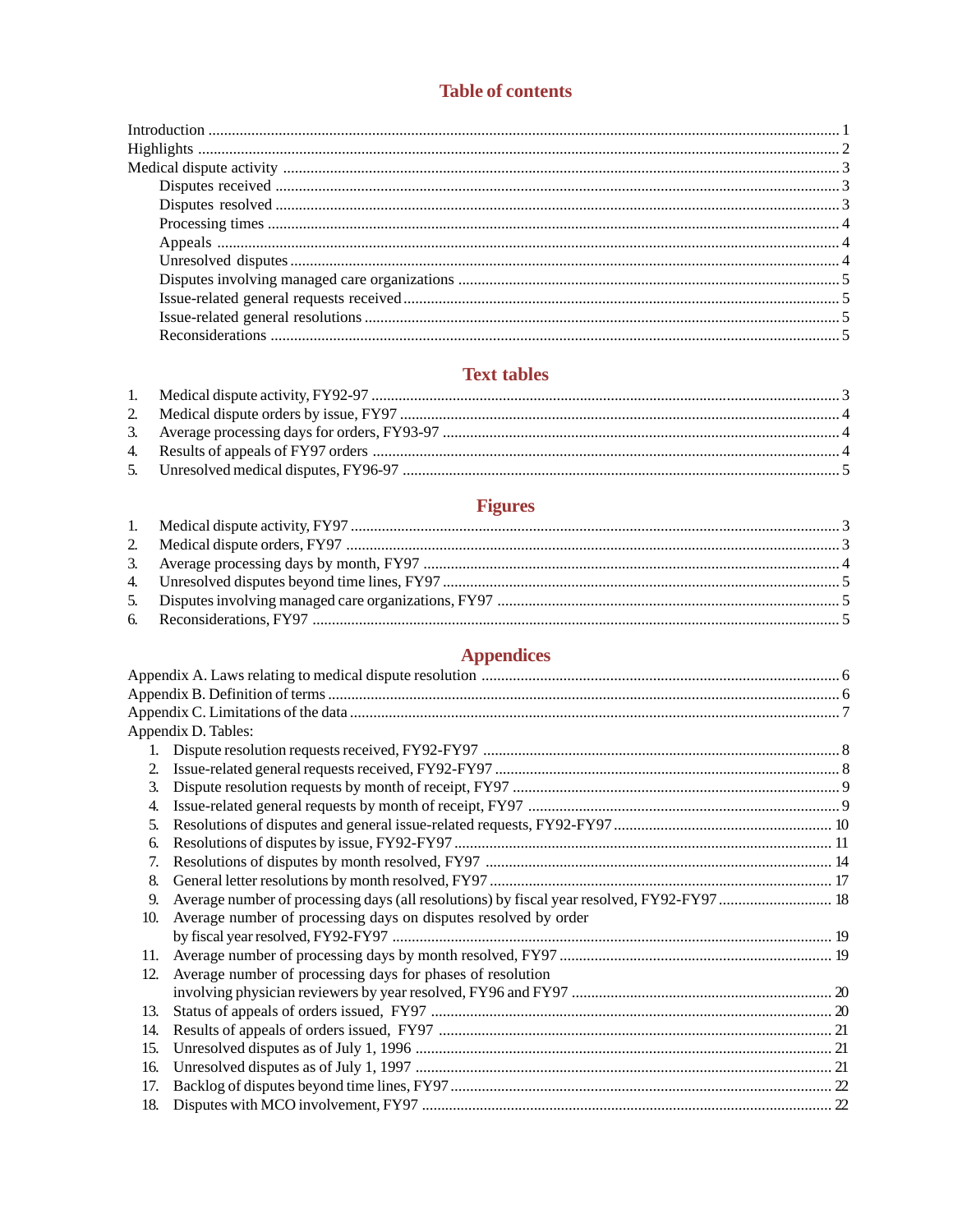# **Introduction**

Workers' compensation medical dispute resolution within the Department of Consumer & Business Services is provided by the Medical Review Unit of the Workers' Compensation Division. This unit provides dispute resolution for insurers, medical providers, and injured workers through the implementation of an administrative process as mandated by Oregon Revised Statute and Administrative Rule.

Under Workers' Compensation Law, insurers, medical providers, and injured workers may request review of disputes by the director. Review may be requested for disputes related to fees, medical treatment, palliative care, changes of attending physician, or requests for additional insurer medical exams (IMEs). Standards for submission of these requests are defined by Administrative Rule and by Bulletin.

In February of 1990, a new section of the Workers' Compensation Division, the Medical Review and Abuse Section, was created to resolve medical disputes. In 1992, during the reorganization of the Workers' Compensation Division, two issues, previously the responsibility of the Medical Review and Abuse Section, were moved to the Benefits Section. The Medical Review and Abuse Section was also reorganized and then renamed the Medical Review Unit. This unit now resolves disputes related to palliative care, medical treatment, medical services and fees. The Benefits Section currently resolves disputes related to changes of attending physician and requests for additional IMEs.

This statistical report presents information regarding the medical dispute activity in the areas of palliative care, medical treatment, fees, change of attending physician, and IMEs for fiscal year 1997 (FY97). The data include disputes received, disputes resolved, processing times, appeals of the orders, backlog, general request and reconsiderations. More detailed information is available upon request from the Research & Analysis Section of the Department of Consumer & Business Services.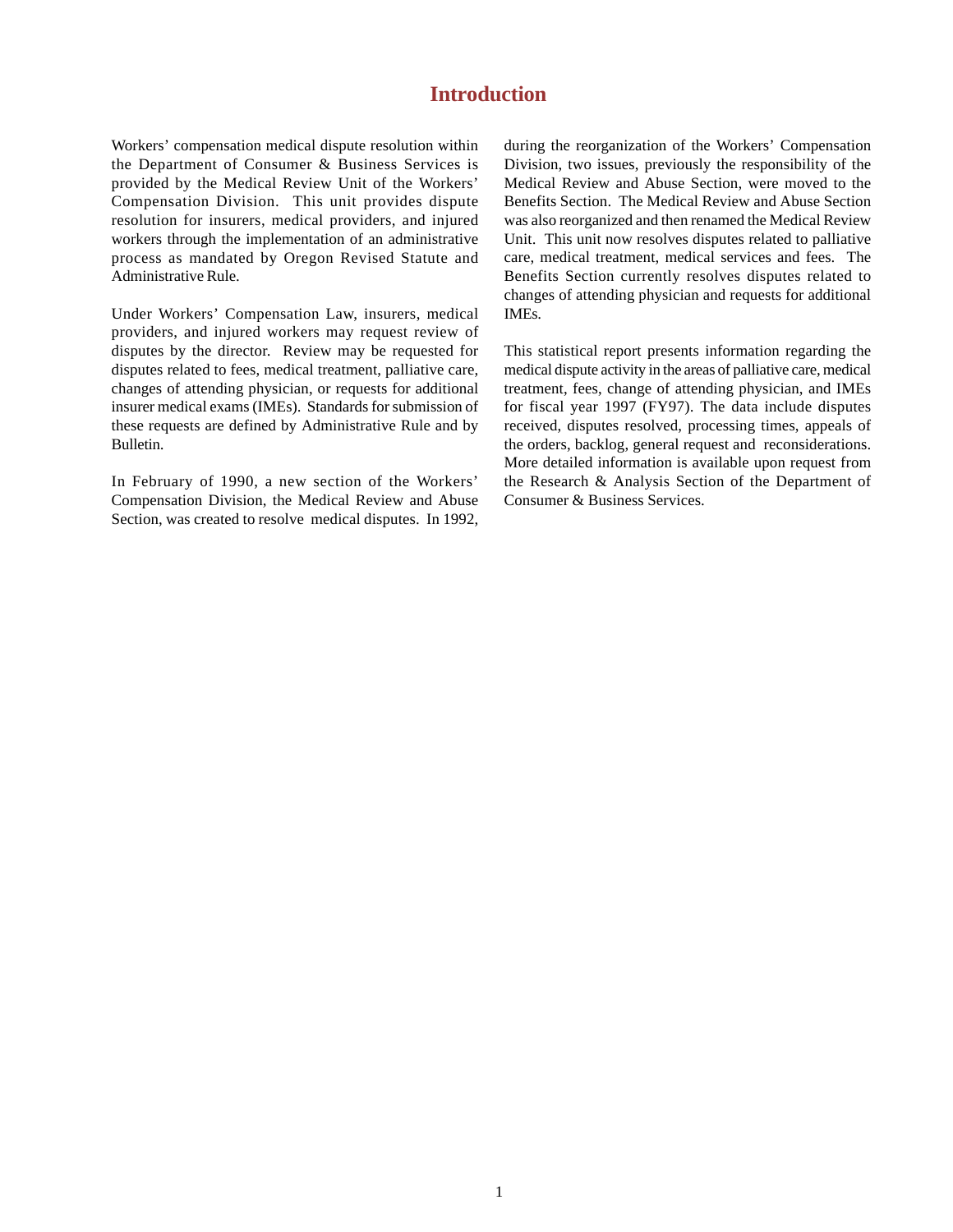# **Highlights**

- In FY97, 731 medical disputes were received by the Workers' Compensation Division (WCD). Of these, 312 (43 percent) were fee disputes/unpaid medical bill complaints, 226 (31 percent) were treatment disputes, 77 (11 percent) were medical service disputes, 63 (9 percent) were palliative care disputes, 37 (5 percent) were changes of attending physician disputes, and 16 (2 percent) were insurer medical exam (IME) requests.
- An average of 61 disputes were received per month in FY97 ranging from a low of 42 in August 1996 to a high of 99 in June 1997.
- A total of 921 medical disputes were resolved in FY97 averaging 77 per month. Monthly resolutions ranged from a low of 51 in June 1997 to a high of 111 in July 1996.
- Of the 921 disputes resolved in FY97, 438 (48 percent) were dismissed, 221 (24 percent) were approved, 211 (23 percent) were disapproved, and 29 (3 percent) were partially approved.
- Of the 921 resolutions in FY97, 426 (46 percent) resolved fee disputes/unpaid medical bill complaints, 283 (31 percent) were treatment dispute orders, 100 (11 percent) resolved palliative care disputes, 57 (6 percent) were medical service disputes, 40 (4 percent) were change of attending physician orders, and 15 (2 percent) were resolved IME requests.
- The total number of processing days from the initial receipt of the dispute to resolution averaged 116 days in FY97 as compared to 97 days in FY96 for those disputes resolved by order. Treatment disputes averaged 147 days, fee dispute orders averaged 109 days from receipt to resolution while palliative care and medical services disputes averaged 105 days.
- Outside physician reviewers were utilized for 140 (37 percent) of the 383 palliative care and medical treatment dispute orders issued in FY97. The time lag from the date that the outside review was established by WCD to the date that the reviewer's report was received average 29 days.
- Of the 921 orders issued in FY97, 125 (14 percent) were appealed. Of the 117 appeals that have been resolved, 43 orders (37 percent) were affirmed, 11 (9 percent) were remanded or reversed and remanded, 9 (8 percent) were reversed, and six (5 percent) were either set aside or resulted in a partial outcome. The remaining 41 percent were either settled by stipulation, dismissed, or withdrawn.
- The backlog of unresolved disputes at the beginning of FY97 (July 1, 1996) was 371, of which 256 were beyond the statutory or nonstatutory time lines. By the beginning of FY58 (July 1, 1997) the backlog had decreased to 177 with 45 beyond the statutory or nonstatutory time lines.
- In FY97, 114 disputes involving MCOs were received. This represented 16 percent of all the disputes received that year. Sixty-three percent were treatment disputes, 13 percent fee/unpaid disputes, 13 percent palliative care disputes, and 11 percent were medical service disputes.
- In FY97, 127 issue-related general requests were received averaging 11 a month. Of these requests, seven (6 percent) were related to palliative care, 29 (23 percent) to general treatment, and 75 (59 percent) to fees.
- In FY97, 135 requests related to palliative care, fees, medical services, treatment, change of attending physician or insurer medical exams were resolved by a general letter of response. This resulted in an average of 11 general resolutions a month.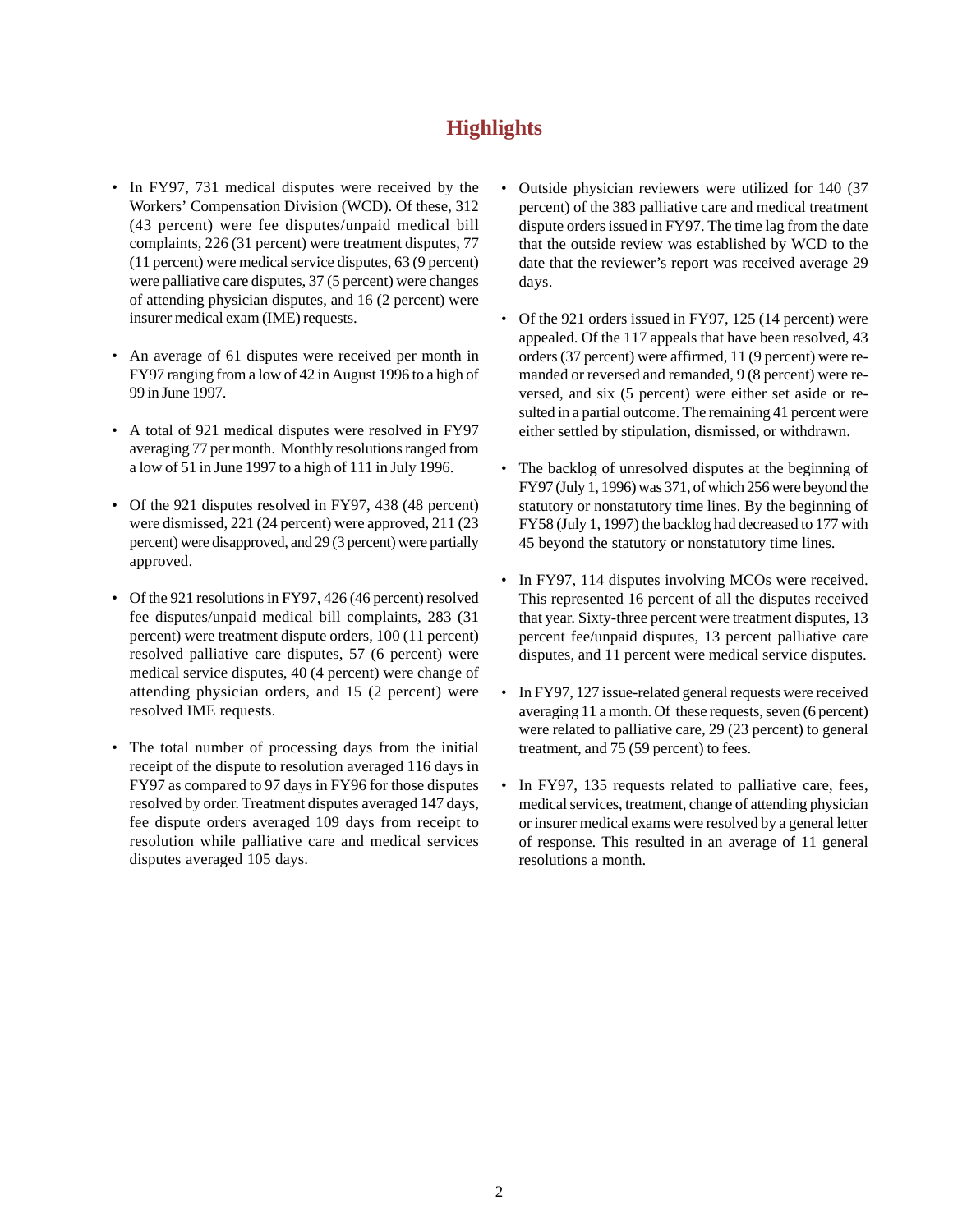# **Medical Dispute Activity**

#### **Disputes received**

Disputes received decreased by 20 percent from FY96 to FY97. A total of 731 issue requests for dispute resolution were received during FY97 compared to 915 received during FY96. Disputes relating to treatment decreased by 38 percent, change of physician disputes decreased by 30 percent, disputes relating to fee/unpaid bills decreased by 21 percent, insurer medical exams disputes (IMEs) decreased by 20 percent and palliative care disputes decreased by 13 percent.

The decrease in palliative care and fee disputes is misleading due to a new issue introduced in FY97. The new issue, medical services disputes, captures those disputes that formerly were categorized as palliative care or fee disputes but, in reality, did not fit in either of them.

Fee disputes and unpaid medical bill complaints comprised the largest category of requests for dispute resolution. In FY97, 312 of the 731 disputes received (43 percent) were fee disputes/unpaid medical bills. Treatment disputes were the second most frequent type of request totaling 226 (31 percent) in FY97. Medical services disputes were the third most frequent type of request with a total of 77 (11 percent) and palliative care disputes were fourth with a total of 63 (9 percent).

#### **Text Table 1. Medical dispute activity, FY92-97**

|             | Change |      |            | Pall | Med*    |       |       |
|-------------|--------|------|------------|------|---------|-------|-------|
|             | physn  | Fee  | <b>IME</b> | care | serv    | Treat | Total |
| Received    |        |      |            |      |         |       |       |
| FY92        | 85     | 886  | 41         | 156  |         | 325   | 1,493 |
| FY93        | 73     | 581  | 28         | 177  |         | 339   | 1,198 |
| FY94        | 35     | 287  | 25         | 47   |         | 177   | 571   |
| <b>FY95</b> | 44     | 207  | 26         | 41   |         | 113   | 431   |
| <b>FY96</b> | 53     | 395  | 20         | 72   | 9       | 366   | 915   |
| <b>FY97</b> | 37     | 312  | 16         | 63   | 77      | 226   | 731   |
| Resolved    |        |      |            |      |         |       |       |
| FY92        | 115    | 1060 | 55         | 175  |         | 320   | 1,725 |
| FY93        | 81     | 683  | 33         | 183  |         | 396   | 1,376 |
| FY94        | 36     | 313  | 25         | 58   |         | 225   | 657   |
| <b>FY95</b> | 41     | 218  | 26         | 42   |         | 106   | 433   |
| <b>FY96</b> | 52     | 232  | 22         | 32   | $\star$ | 257   | 595   |
| <b>FY97</b> | 40     | 426  | 15         | 100  | 57      | 283   | 921   |

\*Medical services was not defined as an issue until December 1996.

An average of 61 disputes were received a month ranging from a low of 42 in August 1996 to a high of 99 received in June 1997 (see Figure 1). Again, fee disputes/unpaid medical bills were the most frequent requests averaging 26 per month during FY97. Treatment disputes averaged 19 per month while palliative care and medical services disputes

averaged five and six, respectively, per month (see Appendix Table 3).

#### **Disputes resolved**

During FY97, 921 disputes were resolved averaging 77 orders per month. Monthly resolutions ranged from a low of 51 in June 1997 to a high of 111 in July 1996. The number of resolutions was 190 more than the number received during the same period due in part to the large backlog of unresolved disputes from FY96. Of the 921 orders issued, 438 (48 percent) were orders of dismissal, 221 (24 percent) were orders of approval, 211 (23 percent) were disapprovals, and 29 (3 percent) were partial approvals. The remaining 2 percent were either allowed or were stipulations.

#### **Figure 1. Medical dispute activity, FY97**



#### **Figure 2. Medical dispute orders, FY97**



In FY97, 426 (46 percent) of the 921 orders resolved fee disputes/unpaid medical bill complaints (see Text Table 2). Additional reimbursement was approved by 89 (21 percent) of the fee dispute/unpaid medical bill orders, disapproved by 73 (17 percent), and partially approved by 19 (4 percent). The remaining 245 (58 percent) were dismissed (see Appendix Table 6).

Treatment dispute orders made up 283 (31 percent) of the 921 orders issued in FY97. One hundred twenty-nine (46 percent) of the 283 treatment dispute orders were dismissals, 69 (24 percent) approved the physician's treatment, 75 (27 percent) disapproved the treatment, and nine (3 percent) partially approved the treatment.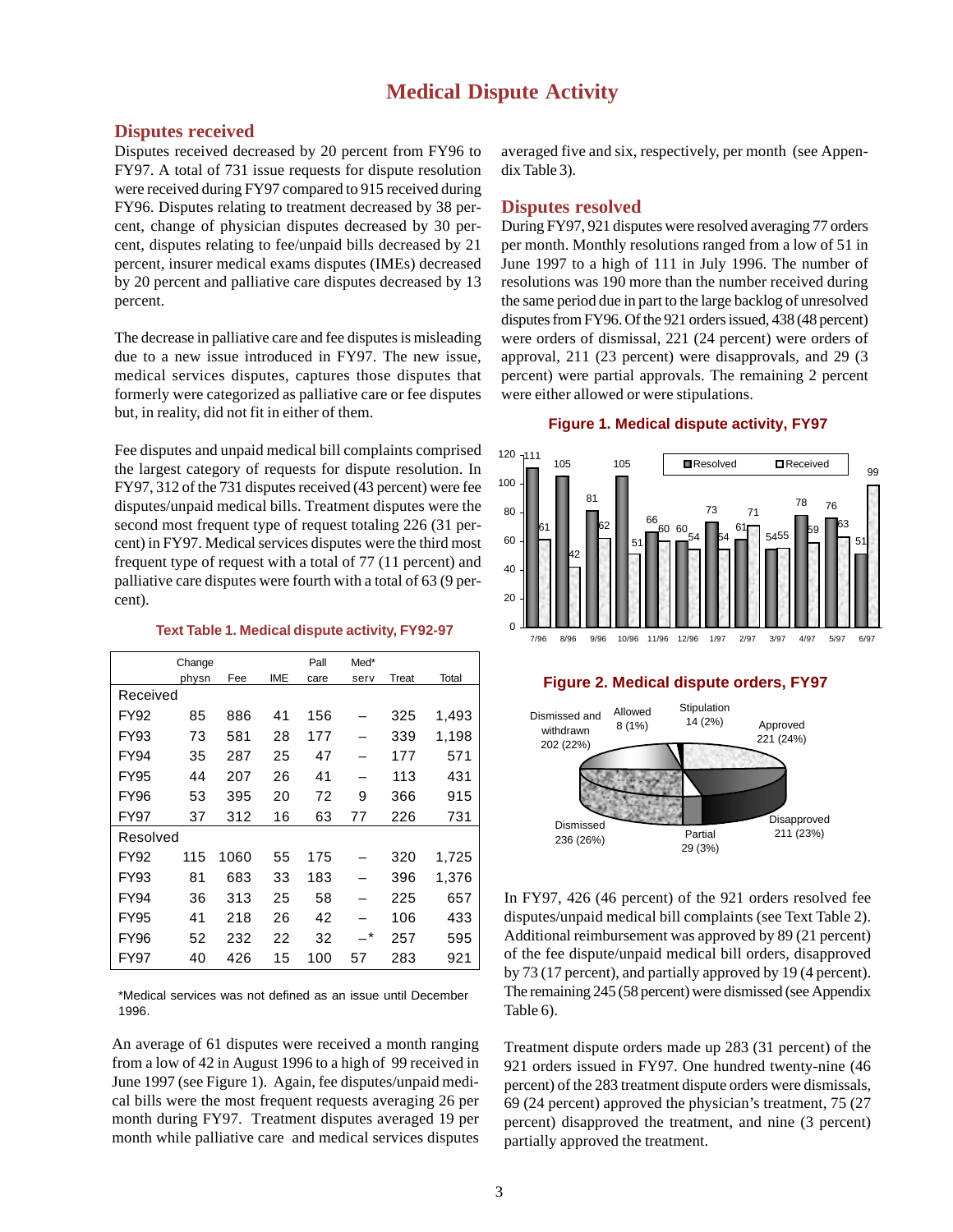**Text Table 2. Medical dispute orders by issue, FY97**

|               | Change<br>physn | Fee | IME | Pall<br>care | Med<br>serv | Treat | Total |
|---------------|-----------------|-----|-----|--------------|-------------|-------|-------|
| Approved      | 16              | 89  | 8   | 21           | 18          | 69    | 221   |
| Disapproved   | 13              | 73  | 4   | 29           | 17          | 75    | 211   |
| Partial Appr. | 0               | 19  | 0   | 1            | 0           | 9     | 29    |
| Allowed       | 5               | 0   | 3   | 0            | 0           | 0     | 8     |
| Stipulation   | 0               | 0   | 0   | 10           | 3           | 1     | 14    |
| Dismissed     | 6               | 245 | 0   | 39           | 19          | 129   | 438   |
| Total         | 40              | 426 | 15  | 100          | 57          | 283   | 921   |

Palliative care orders were third in frequency with 100 (11 percent) of the orders issued during FY97. Thirty-nine (39 percent) of the 100 change of palliative care orders were dismissals, 21 (21 percent) were approved, twenty-nine (29 percent) were disapproved, 10 (10 percent) were stipulations (see Appendix Table 6).

#### **Processing times**

The total number of processing days from the initial receipt of the dispute to resolution for orders issued in FY97 averaged 116 days, compared to 37 days for orders issued in FY95 and 97 days for FY96 orders. Treatment dispute orders averaged 147 days from receipt to resolution in FY97, fee dispute orders averaged 109 days, palliative care averaged 115 days, medical services orders averaged 105 days and change of physician orders averaged 60 days.

#### **Text Table 3. Average processing days for orders, FY93-97**

|             | Change<br>phys | Fee | <b>IME</b> | Pall<br>care | Med<br>serv | Treat | Total |
|-------------|----------------|-----|------------|--------------|-------------|-------|-------|
| <b>FY93</b> | 51             | 57  | 44         | 43           | <b>NA</b>   | 77    | 60    |
| <b>FY94</b> | 50             | 47  | 31         | 53           | <b>NA</b>   | 59    | 51    |
| <b>FY95</b> | 58             | 27  | 33         | 35           | <b>NA</b>   | 52    | 37    |
| <b>FY96</b> | 62             | 113 | 33         | 85           | <b>NA</b>   | 97    | 97    |
| <b>FY97</b> | 60             | 109 | 28         | 105          | 105         | 147   | 116   |

A portion of this processing time can be attributed to the involvement of outside physician reviewers. These reviewers or panels of reviewers may be appointed by the department to review the disputed fee, treatment or palliative care. Of the 383 palliative care and medical treatment orders issued in FY97, 140 (37 percent) utilized outside physician review. The length of time from the date of the department's letter establishing the outside review to the date that the physician's report was received averaged 29 days in FY97. This was an increase of four days from FY96 (see Appendix Table 12).

#### **Figure 3. Average processing days by month, FY97**



#### **Appeals**

Fee disputes, treatment disputes, medical services disputes, palliative care, and change of attending physician orders are appealed to the director of the Department of Consumer & Business Services for review, while most IME orders are appealed to the Workers' Compensation Hearings Division. Of the 921 palliative care, medical services dispute, treatment dispute, fee dispute, change of attending physician, and insurer medical exam orders issued in FY97, 125 (14 percent) were appealed. As of September 4, 1997, 117 of these appeals had been resolved. Forty-three (37 percent) of the resolved appeals were affirmed, nine (8 percent) were reversed, 11 (9 percent) were remanded or reversed and remanded, and 6 (5 percent) were either set aside or resulted in a partial outcome. The remaining 41 percent were either settled by stipulation (6 percent), dismissed (3 percent) or withdrawn (32 percent) (see Appendix Table 14).

#### **Text Table 4. Results of appeals of FY97 orders**

|               |     | Pall | Med  |       |              |
|---------------|-----|------|------|-------|--------------|
|               | Fee | care | serv | Treat | <b>Total</b> |
| Affirmed      | 16  |      | 3    | 17    | 43           |
| Reversed      | 3   |      |      | 5     | 9            |
| Remand        |     |      |      | 8     | 10           |
| Withdrawn     | 12  | 5    | 5    | 15    | 37           |
| Dismissed     | 4   |      | ი    | n     | 4            |
| Stipulation   | 3   |      |      | 3     |              |
| Other         | 2   |      |      | 1     | 3            |
| Rev. & remand | ∩   |      |      |       | 1            |
| Partial       |     |      |      |       | 3            |
| Total         | 42  | 14   | 11   | 50    | 117          |

### **Unresolved disputes**

At the beginning of FY97 (July 1, 1996), 371 medical disputes were unresolved. Of those, 256 (69 percent) were beyond the statutory or nonstatutory time lines for resolution while 115 (31 percent) were still within these time lines.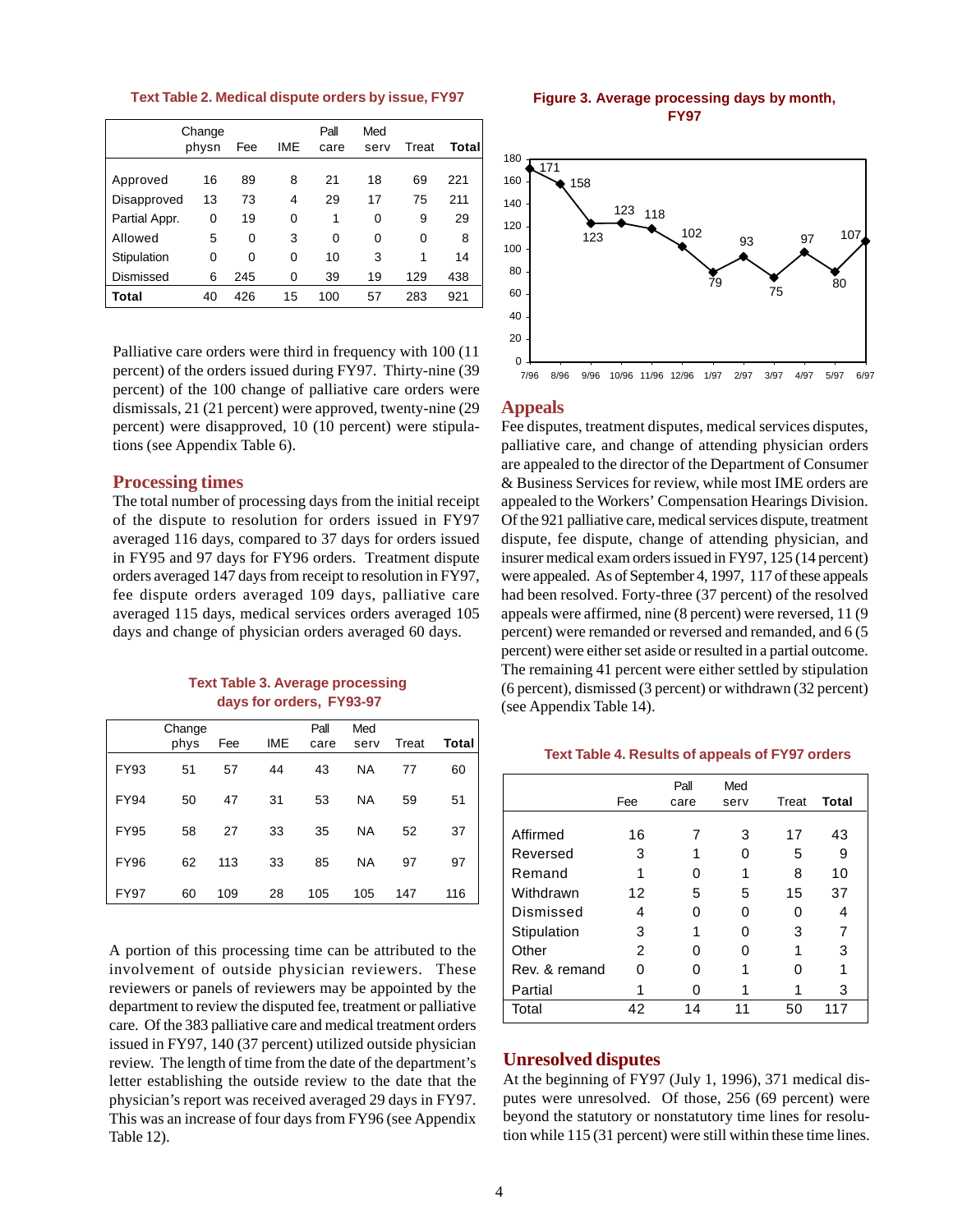At the beginning of FY98 (July 1, 1997),177 disputes were unresolved with 45 (25 percent) of these beyond the time lines. Thus, there was a decrease of 211 disputes in the backlog of disputes beyond the statutory or nonstatutory time lines during FY97. (See Appendix Table 15 and Table 16.)

#### **Text Table 5. Unresolved medical disputes, FY96-97**

|                  | July 1, 1996 | July 1, 1997 |
|------------------|--------------|--------------|
| Beyond time line | 256 (69%)    | 45 (25%)     |
| Within time line | 115 (31%)    | 132 (75%)    |
| Total            | 371 (100%)   | 177 (100%)   |

### **Figure 4. Unresolved disputes beyond time**



**Disputes involving managed care organizations**

The Workers' Compensation Division received 114 disputes involving MCOs during FY97. This represented 16 percent of all of the disputes received that year. These disputes came to the department primarily because the MCO did not have a dispute resolution process in place at the time of the dispute, or the dispute was being appealed to the department following a decision in the MCO.

The 114 disputes involved seven MCOs – Managed Healthcare NW, Providence Vantage MCO, Oregon Health Systems, Comco, Health Masters of Oregon, Health Future Enterprises, and Kaiser Foundation Health Plan. Sixty-three percent were treatment disputes, 13 percent fee/unpaid disputes, 13 percent palliative care disputes, and 11 percent medical services disputes (see Appendix Table 18). Managed Healthcare NW and Providence Vantage accounted for 89 percent of all disputes involving MCOs.

#### **Issue-related general requests received**

A total of 127 general issue-related informational requests were received in FY97 averaging 11 a month. These requests did not require a director's order to resolve. Seven (6 percent) of these requests were related to palliative care.

### **Figure 5. Disputes involving managed care organizations, FY97**



Questions related to treatment comprised 29 (23 percent) of the issue-related general requests, and questions related to fees and unpaid bills made up 75 (59 percent) of these requests (see Appendix Table 2).

#### **Issue-related general resolutions**

During FY97, 135 general letters were issued in response to requests related to palliative care, treatment, fees, change of attending physician, medical services, and insurer medical exams. This resulted in an average of 11 issue-related general requests resolved each month during this period of time (see Appendix Table 8).

#### **Reconsiderations**

Reconsiderations are issues where the medical review unit reconsiders their own order. There are currently four categories of reconsiderations. Fee, palliative care, and treatment reconsiderations were added and tracked beginning July 1996. Medical services reconsiderations were added in January 1997. Due to this six-month gap, the data for medical reconsiderations, FY97, are incomplete.

There were 25 reconsiderations for FY97. The majority (60 percent) of these were treatment disputes reconsiderations. At the beginning of FY98, one reconsideration issue was unresolved. Fifty-nine percent of all reconsiderations were upheld, 33 percent were denied (no action was taken), and only 7 percent either reversed or modified the original order.

#### **Figure 6. Reconsiderations, FY97**



The average number of processing days in parenthesis.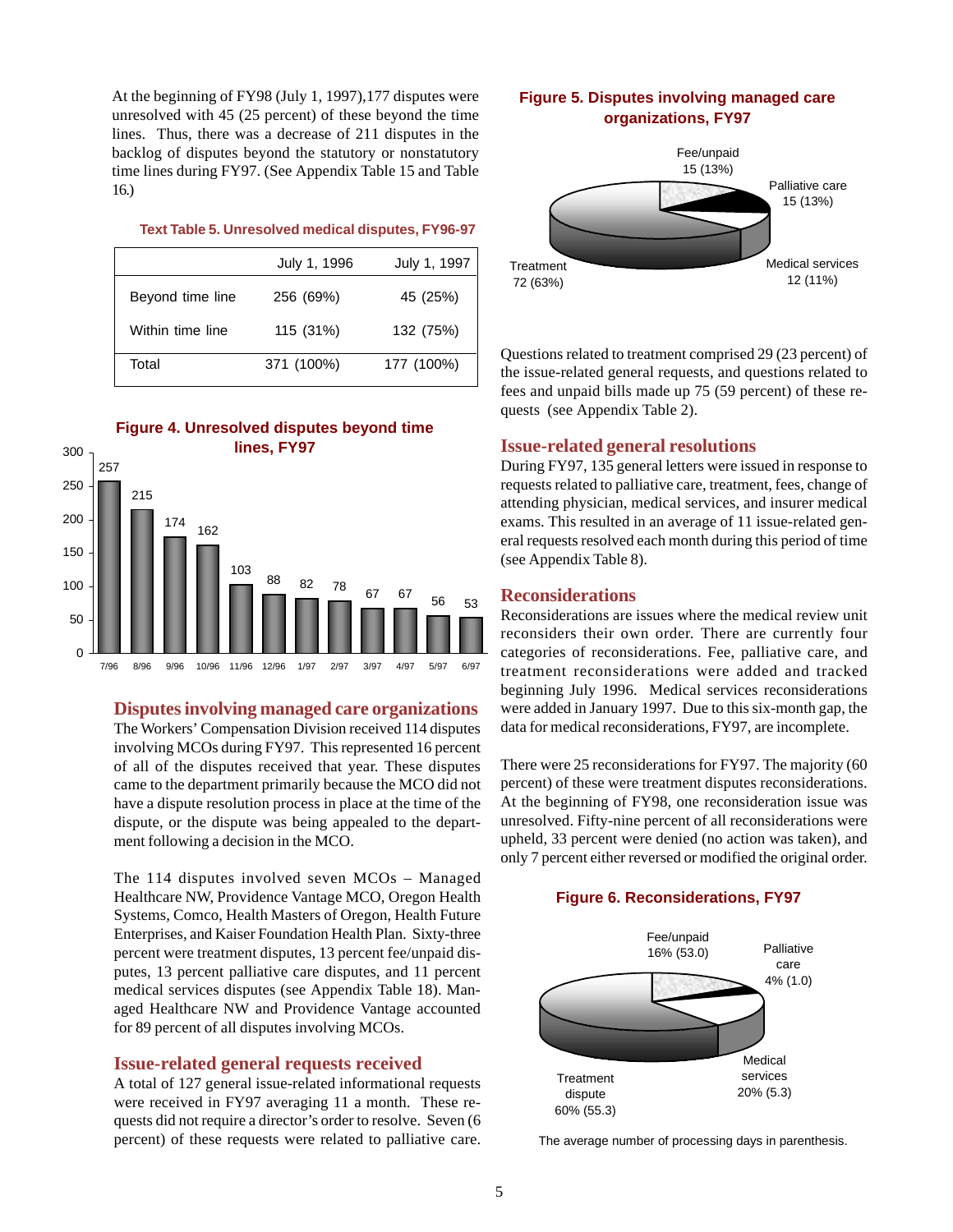# **Laws Relating to Medical Dispute Resolution**

Senate Bill 1197, effective July 1, 1990, directed the Department of Insurance & Finance (now the Department of Consumer & Business Services) to provide a dispute resolution process for medically-related disputes. In part, the intent of the bill was to reduce litigation by placing the responsibility for medical decisions on medical personnel in the Workers' Compensation Division.

Statutory authority to resolve medical disputes has been given to the director under Oregon Revised Statutes (ORS) 656.245, 656.248, 656.260, 656.325, and 656.327.

Following a court decision in October, 1993, the director no longer had jurisdiction over disputes involving proposed medical treatment. This contributed to the decline in requests for medical dispute resolution in FY94. However, Senate Bill 369, effective June 7, 1995 brought this jurisdiction back to the director. This may have contributed to the increase in treatment dispute activity during FY96.

Senate Bill 369 also allowed the worker (not just the worker's attending physician) to request approval for palliative care if the insurer denied the care. The increase in palliative care

disputes received in FY96 is consistent with this new law.

Effective October 4, 1997 Senate Bill 118, reacting to the "Guardado" decision, allowed only one reconsideration per claim closure.

Oregon Administrative Rules (OAR) have been developed to carry out the statutory provisions and responsibilities. Guidelines for administering the delivery of and payment for medical services to injured workers within the workers' compensation system are established by OAR Chapter 436, Divisions 9 and 10.

Specific procedures for the submission of medical disputes are identified by the Divisions 9 and 10 rules and by bulletin. For example, OAR 436-10-0008 describes the administrative review process for the resolution of palliative care disputes and medical services disputes. Guidelines for choosing and changing medical providers are described in OAR 436-10- 0220, OAR 436-10-0270 describes the insurer's rights and duties regarding medical examinations, and OAR 436-09-0008 provides procedures for resolving fee disputes.

# **Appendix B**

# **Definition of Terms**

- Medical dispute  $-$  A dispute that arises out of a formal decision relating to palliative care, medical provider fees, medical treatment, requests for an additional change of attending physician, medical services or additional IME.
- Palliative care The attending physician (or injured worker) requests approval of palliative care to enable the worker to continue current employment after the worker has become medically stationary.
- Fee dispute/unpaid medical bills  $A$  dispute between the insurer and medical provider regarding the amount of a fee for medical services. Usually the medical provider requests reimbursement on an unpaid or reduced bill.
- Medical treatment dispute The insurer or worker claims that the medical provider's treatment is inappropriate, excessive, ineffectual, or in violation of the administrative rules.
- Change of attending physician  $-$  The worker requests an additional change of attending physician beyond the two changes allowed in the administrative rules.
- Medical services disputes Any issue which is not a palliative care issue such as disputes about which services a worker is entitled to.
- Insurer medical exam (IME) The insurer requests an additional medical exam of the worker beyond the three allowed in the administrative rules.
- Issue-related general request Requests not considered valid disputes or of a more general nature relating to palliative care, medical provider fees, medical treatment, changes of attending physician, medical services or medical exams of the worker. These requests are resolved by a general informational letter.
- Dispute outcomes Medical disputes are resolved by a Director's order. Outcomes of medical dispute orders are described below.
	- $\blacktriangle$  Approval Includes ordering payment to the provider, approving palliative care, approving all of the medical provider's treatment, or approving an additional change of attending physician or IME.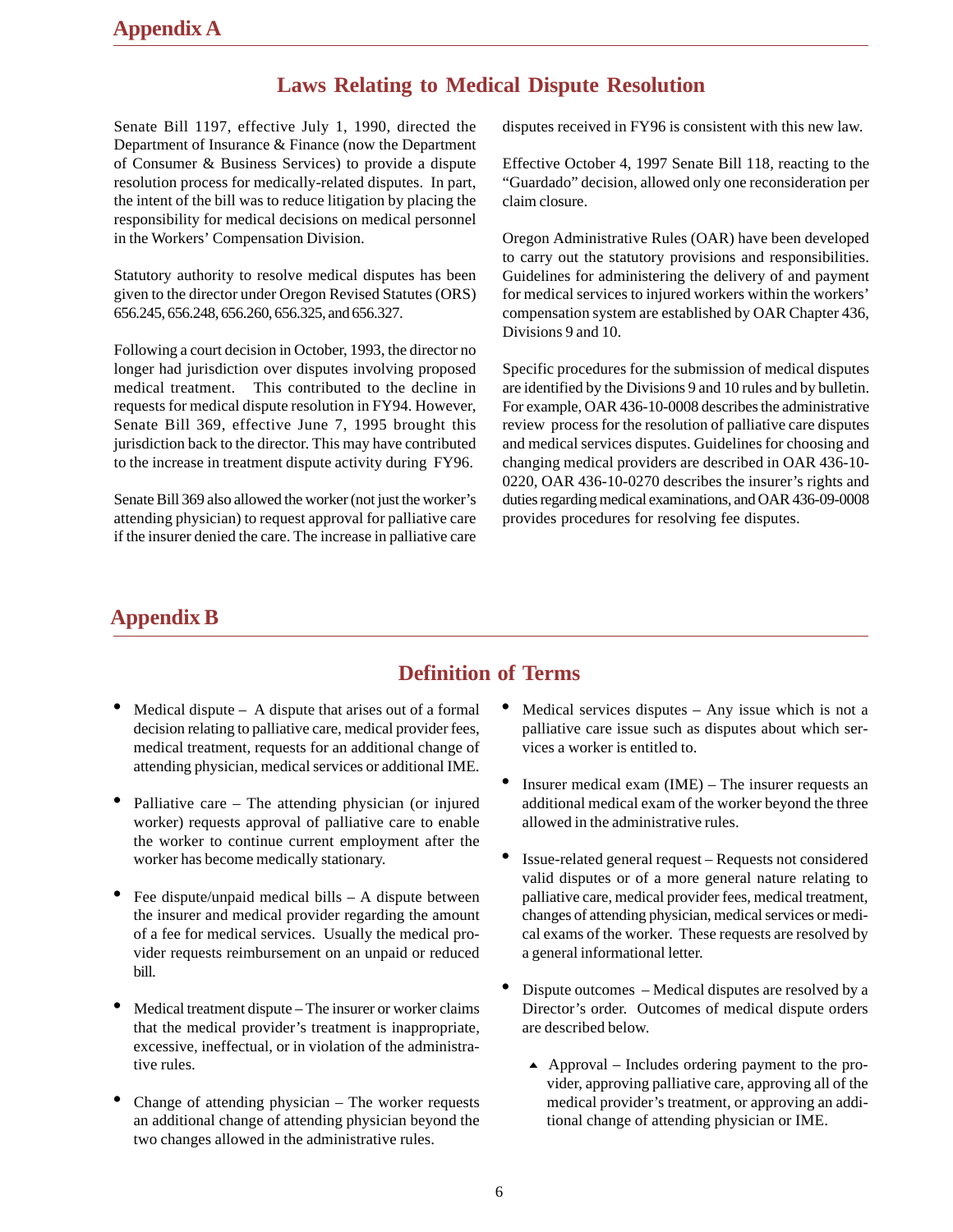- $\triangle$  Disapproval Includes disapproving any additional payment to the provider, disapproving the requested palliative care, disapproving all of the medical provider's treatment, or disapproving an additional change of attending physician or IME.
- $\triangle$  Stipulation When a written agreement is reached between all parties to a dispute usually arrived at through mediation.
- ▲ Allowed Formerly subsumed under dismissal, used only for change of attending physician and IME issues when statutory limitation regarding number of changes has not been exceeded.
- $\triangle$  Partial Part but not all of the request for additional reimbursement, palliative care, or treatment has been approved.
- $\triangle$  No bona fide dispute No substantial evidence exists to create a bona fide treatment dispute. It is usually due to the absence of a dissenting medical opinion from the insurer. (No longer used. Since FY95 these outcomes have been defined as dismissals.)
- $\triangle$  Dismissal The director dismisses the dispute for a variety of reasons including inappropriate or incomplete submission of the dispute, untimely submission, or the dispute is withdrawn by the requesting party.
- Reconsiderations Added in July 1996. Used when MRU reviews their own orders pertaining to any of the medical disputes.

The backlog of unresolved disputes may either be beyond or within the statutory or nonstatutory time lines. These time lines, as defined in FY96, are described below by type of dispute.

- Change of attending physician and IME Requests for an additional change of attending physician or medical exam remaining unresolved over 45 days from the date of initial receipt. This has been established by policy rather than by statute or administrative rule.
- Fee dispute Fee disputes or complaints of unpaid medical bills remaining unresolved over 60 days from the date of initial receipt. This 60-day period has been established as policy by the Medical Review Unit. Neither statute nor administrative rule specifies a time line for this type of dispute.
- Palliative care Requests for palliative care remaining unresolved over 30 days from the date of initial receipt if an outside physician review was not necessary. If, however, an outside review was necessary, this time frame was extended to 75 days. These time lines were established by administrative rule, in effect until May 3, 1996. After May 3, 1996, neither statute nor administrative rule specified a time line for this type of dispute.
- Treatment dispute Treatment disputes remaining unresolved over 60 days from date of initial receipt. This period of time has been established by statute (ORS 656.327).

# **Appendix C**

# **Limitations of the Data**

A data system was developed in March of 1991 to track medical dispute resolution activity of the Medical Review and Abuse Section. The original intent of this system was to report basic information regarding the receipt and resolution of medical disputes. It was not designed to track work flow in the dispute resolution process. The system is, therefore, limited in the amount of information that it is capable of tracking. Additionally, because the system was not originally intended to track requests of a more general nature, FY92 data presented here does not reflect the entire activity of this section.

A modification of the data system in late 1991 enhanced its ability to track a broader range of activity. Requests that were more generally related to palliative care, fees, treatment, change of attending physician, and IMEs not previously tracked by the system began to be tracked at this time. A few data definitions changed as a result of this evolving process. Additional enhancements to the data system in FY94 were made to track medical disputes involving managed care organizations (MCOs). In 1996 medical services disputes was added as a new issue. This issue was split off from some issues formerly defined as palliative care and fee disputes. In 1997 a new order outcome, allowed, was added. This outcome is used to describe some outcomes that formerly had been subsumed under dismissal. For the above reasons, statistical comparisons of dispute activity from year to year are limited.

Procedural changes during FY92 and at the beginning of FY93 resulted in shifts in the data. Some requests that would have been resolved by order in FY91 were resolved by general letters in FY92. On the other hand, some requests that would have been resolved by general letters in FY92 were resolved by orders of dismissal in FY93.

Shifts in data from previous years are the result of record updates to correct incomplete data or errors.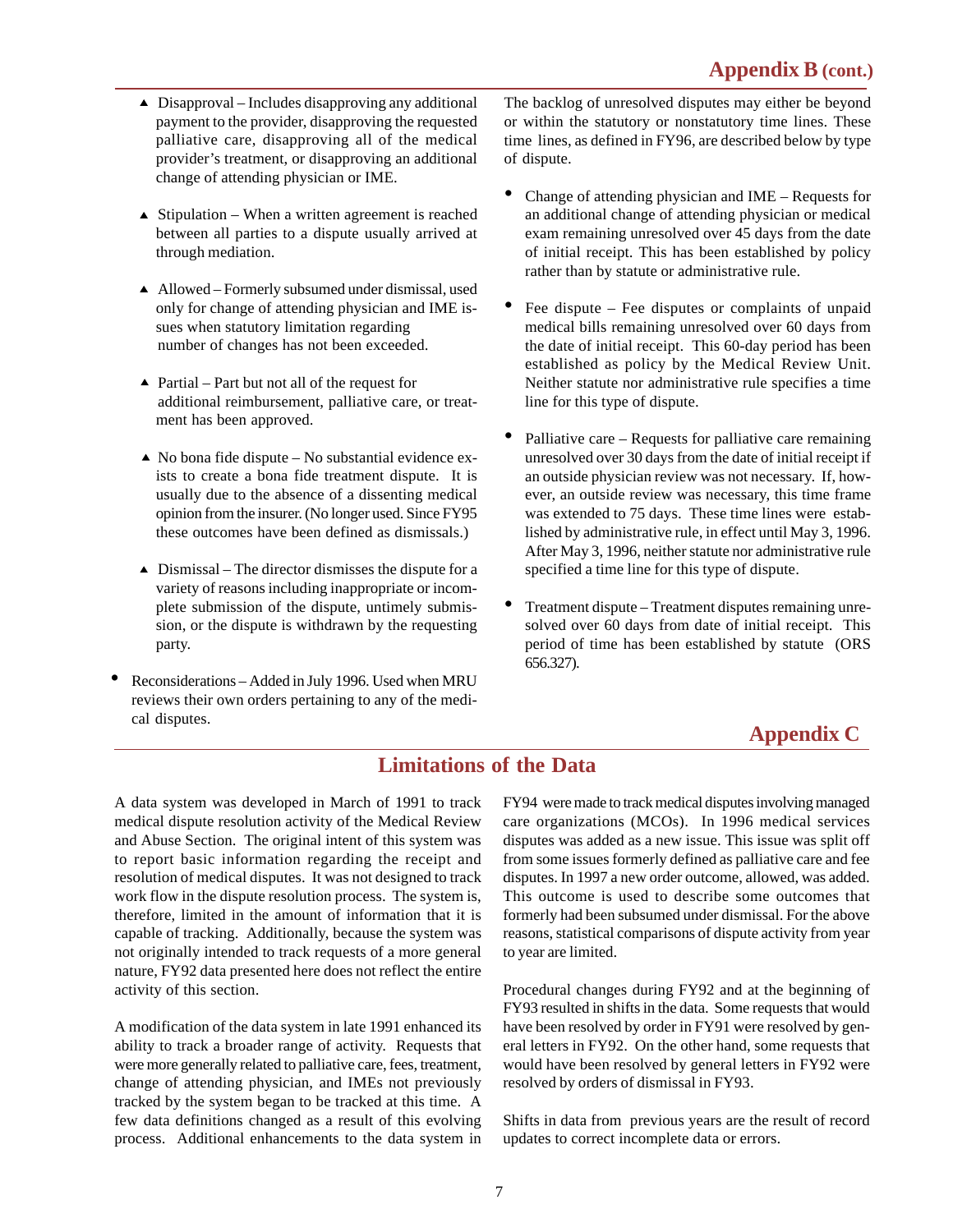|                    |      |             | Year of receipt |             |             |             |             |              |  |  |  |  |  |
|--------------------|------|-------------|-----------------|-------------|-------------|-------------|-------------|--------------|--|--|--|--|--|
|                    |      | <b>FY92</b> | <b>FY93</b>     | <b>FY94</b> | <b>FY95</b> | <b>FY96</b> | <b>FY97</b> | <b>Total</b> |  |  |  |  |  |
| <b>Issue</b>       |      |             |                 |             |             |             |             |              |  |  |  |  |  |
| Change physician   | N    | 85          | 73              | 35          | 44          | 53          | 37          | 327          |  |  |  |  |  |
|                    | $\%$ | 5.7         | 6.1             | 6.1         | 10.2        | 5.8         | 5.1         | 6.1          |  |  |  |  |  |
| Fee/unpaid         | N    | 886         | 581             | 287         | 207         | 395         | 312         | 2668         |  |  |  |  |  |
|                    | $\%$ | 59.3        | 48.5            | 50.3        | 48.0        | 43.2        | 42.7        | 50.0         |  |  |  |  |  |
| <b>IME</b>         | N    | 41          | 28              | 25          | 26          | 20          | 16          | 156          |  |  |  |  |  |
|                    | $\%$ | 2.7         | 2.3             | 4.4         | 6.0         | 2.2         | 2.2         | 2.9          |  |  |  |  |  |
| Palliative care    | N    | 156         | 177             | 47          | 41          | 72          | 63          | 556          |  |  |  |  |  |
|                    | $\%$ | 10.4        | 14.8            | 8.2         | 9.5         | 7.9         | 8.6         | 10.4         |  |  |  |  |  |
| Medical services   | N    | n/a         | n/a             | n/a         | n/a         | 9           | 77          | 86           |  |  |  |  |  |
|                    | $\%$ | ---         | ---             | ---         | ---         | 1.0         | 10.5        | 1.6          |  |  |  |  |  |
| Treatment          | N    | 325         | 339             | 177         | 113         | 366         | 226         | 1546         |  |  |  |  |  |
|                    | $\%$ | 21.8        | 28.3            | 31.0        | 26.2        | 40.0        | 30.9        | 29.0         |  |  |  |  |  |
| <b>Grand Total</b> | N    | 1493        | 1198            | 571         | 431         | 915         | 731         | 5339         |  |  |  |  |  |
|                    | $\%$ | 100.0       | 100.0           | 100.0       | 100.0       | 100.0       | 100.0       | 100.0        |  |  |  |  |  |

### **Table 1. Dispute resolution requests received, FY92-FY97**

Note: Medical services were not defined as an issue until December 1996.

Source: Oregon Department of Consumer & Business Services, Research & Analysis Section.

|                    |               |             |             |             | Year of receipt |                |                |              |
|--------------------|---------------|-------------|-------------|-------------|-----------------|----------------|----------------|--------------|
|                    |               | <b>FY92</b> | <b>FY93</b> | <b>FY94</b> | <b>FY95</b>     | <b>FY96</b>    | <b>FY97</b>    | <b>Total</b> |
| <b>Issue</b>       |               |             |             |             |                 |                |                |              |
| Change physician   | N             | 31          | 6           | 1           | 2               | 8              | 8              | 56           |
|                    | $\frac{0}{0}$ | 2.9         | 1.2         | 0.2         | 0.6             | 6.0            | 6.3            | 2.2          |
| Fee/unpaid         | N             | 396         | 117         | 83          | 82              | 26             | 75             | 779          |
|                    | $\frac{0}{0}$ | 37.2        | 23.2        | 20.2        | 23.8            | 19.5           | 59.1           | 30.1         |
| <b>IME</b>         | N             | 21          | 4           | $\mathbf 0$ | $\mathbf 0$     | $\overline{c}$ | 5              | 32           |
|                    | $\%$          | 2.0         | 0.8         | 0.0         | 0.0             | 1.5            | 3.9            | 1.2          |
| Palliative         | N             | 437         | 213         | 266         | 248             | 84             | $\overline{7}$ | 1255         |
| care               | $\frac{0}{0}$ | 41.1        | 42.3        | 64.7        | 71.9            | 63.2           | 5.5            | 48.5         |
| Medical services   | N             | n/a         | n/a         | n/a         | n/a             | $\Omega$       | 3              | 3            |
|                    | $\%$          | ---         | ---         | ---         | ---             | 0.0            | 2.4            | 0.1          |
| Treatment          | N             | 179         | 164         | 61          | 13              | 13             | 29             | 459          |
|                    | %             | 16.8        | 32.5        | 14.8        | 3.8             | 9.8            | 22.8           | 17.8         |
| <b>Grand Total</b> | N             | 1064        | 504         | 411         | 345             | 133            | 127            | 2584         |
|                    | $\frac{0}{0}$ | 100.0       | 100.0       | 100.0       | 100.0           | 100.0          | 100.0          | 100.0        |

### **Table 2. Issue-related general requests received, FY92-FY97**

Note: General medical services were not tracked until January 1997.

Due to rounding percentage totals may not equal 100.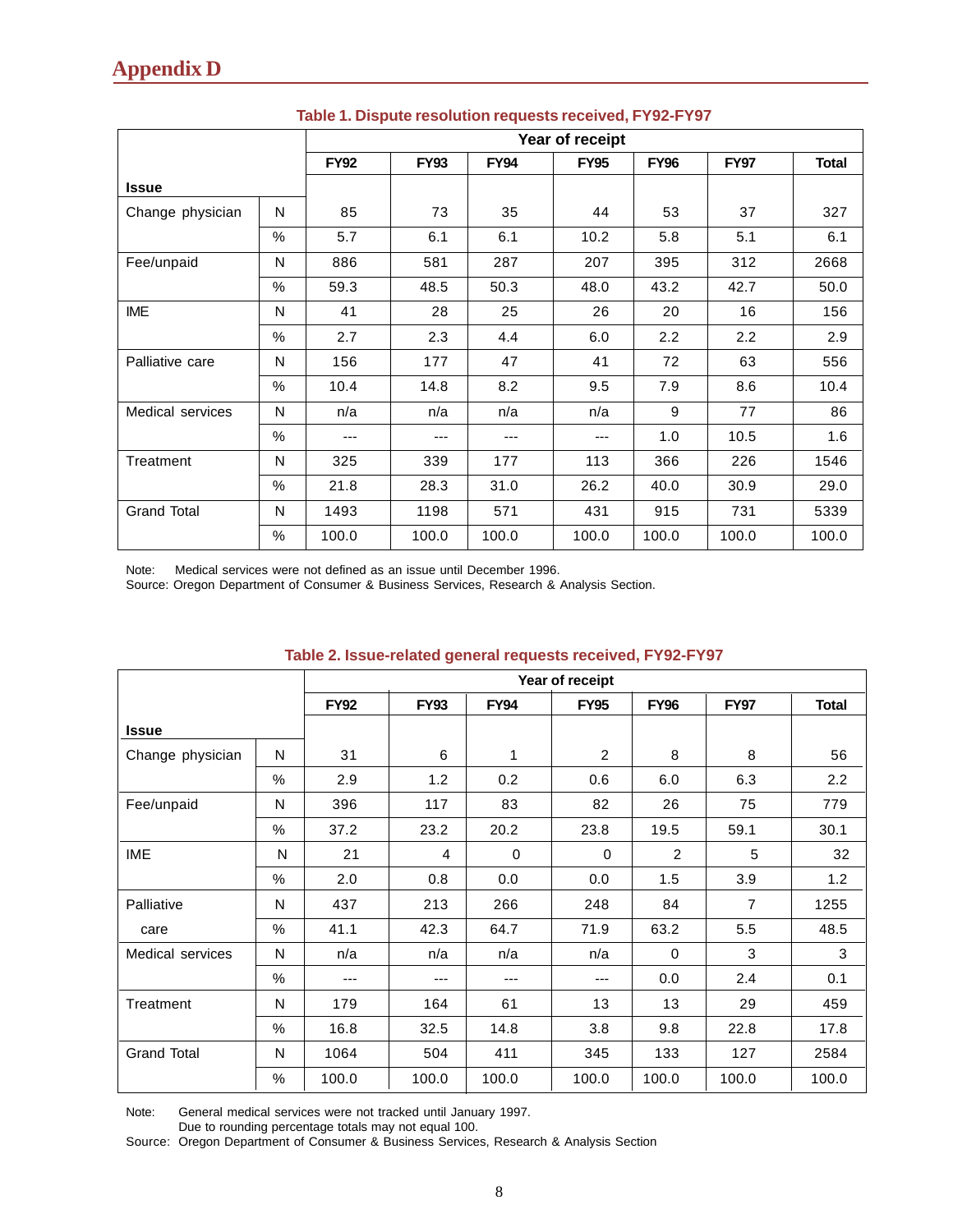|                     |               | Month of receipt |                |                |               |                |               |                |          |          |                |               |              |            |
|---------------------|---------------|------------------|----------------|----------------|---------------|----------------|---------------|----------------|----------|----------|----------------|---------------|--------------|------------|
|                     | <b>Jul-96</b> | Aug-96           | Sep-96         | Oct-96         | <b>Nov-96</b> | Dec-96         | <b>Jan-97</b> | Feb-97         | Mar-97   | Apr-97   | <b>May-97</b>  | <b>Jun-97</b> | <b>Total</b> | <b>AVR</b> |
| <b>Issue</b>        |               |                  |                |                |               |                |               |                |          |          |                |               |              |            |
| Change physician    | 2             | $\overline{ }$   |                | 3              | 5             | $\overline{2}$ | 2             | 3              | 3        | 2        | $\overline{2}$ | 5             | 37           | 3.1        |
| Fee/unpaid          | 28            | 20               | 24             | 20             | 18            | 21             | 13            | 36             | 26       | 26       | 29             | 51            | 312          | 26.0       |
| <b>IME</b>          |               | $\overline{A}$   | $\overline{2}$ | $\overline{2}$ |               | 3              | 3             | $\overline{2}$ | $\Omega$ | $\Omega$ | $\mathbf 0$    |               | 16           | 1.3        |
| Palliative care     | 12            | 2                | 6              | 6              | 8             | 3              | 3             | 7              | 2        | 5        | 4              | 5             | 63           | 5.3        |
| Medical services    | 4             | 3                | $\overline{2}$ | 4              | 5             | 7              | 11            | 4              | 6        | 5        | 10             | 16            | 77           | 6.4        |
| Treatment           | 14            | 9                | 27             | 16             | 23            | 18             | 22            | 19             | 18       | 21       | 18             | 21            | 226          | 18.8       |
| <b>All Disputes</b> | 61            | 42               | 62             | 51             | 60            | 54             | 54            | 71             | 55       | 59       | 63             | 99            | 731          | 60.9       |

### **Table 3. Dispute resolution requests by month of receipt, FY97**

Source: Oregon Department of Consumer & Business Services, Research & Analysis Section

|                    | Month of receipt        |          |          |                |                         |        |               |          |          |          |             |                |              |            |
|--------------------|-------------------------|----------|----------|----------------|-------------------------|--------|---------------|----------|----------|----------|-------------|----------------|--------------|------------|
|                    | <b>Jul-96</b>           | Aug-96   | Sep-96   | Oct-96         | <b>Nov-96</b>           | Dec-96 | <b>Jan-97</b> | Feb-97   | Mar-97   | Apr-97   | May-97      | <b>Jun-97</b>  | <b>Total</b> | <b>AVR</b> |
| Issue              |                         |          |          |                |                         |        |               |          |          |          |             |                |              |            |
| Change physician   | 0                       | 4        |          |                | $\boldsymbol{A}$        | 0      | 1             |          | $\Omega$ |          | 1           | 0              | 8            | 0.7        |
| Fee/unpaid         | 5                       | 4        | 3        | 4              | 11                      | 6      | 5             | 9        | 5        | 7        | 9           | ⇁              | 75           | 6.3        |
| <b>IME</b>         | $\overline{\mathbf{A}}$ | 0        |          | 0              | $\overline{\mathbf{A}}$ | 0      | 0             |          | 0        |          | $\mathbf 0$ | 0              | 5            | 0.4        |
| Palliative care    | 0                       | 2        |          | $\overline{2}$ | 0                       | 4      | $\mathbf 0$   | $\Omega$ | $\Omega$ | $\Omega$ | 1           | 0              | ⇁            | 0.6        |
| Medical services   | 0                       | $\Omega$ | $\Omega$ | $\mathbf 0$    | 0                       | 0      | и             | $\Omega$ | 4        |          | $\Omega$    | 0              | 3            | 0.3        |
| Treatment          | 2                       | 2        | $\Omega$ | 3              | и                       | и      | 2             | 2        | 4        | 9        | 3           | 0              | 29           | 2.4        |
| All general issues | 8                       | 9        | 6        | 10             | 14                      | 8      | 9             | 13       | 10       | 19       | 14          | $\overline{ }$ | 127          | 10.6       |

### **Table 4. Issue-related general requests by month of receipt, FY97**

Source: Oregon Department of Consumer & Business Services, Research & Analysis Section Note: General medical services were not tracked until January 1997.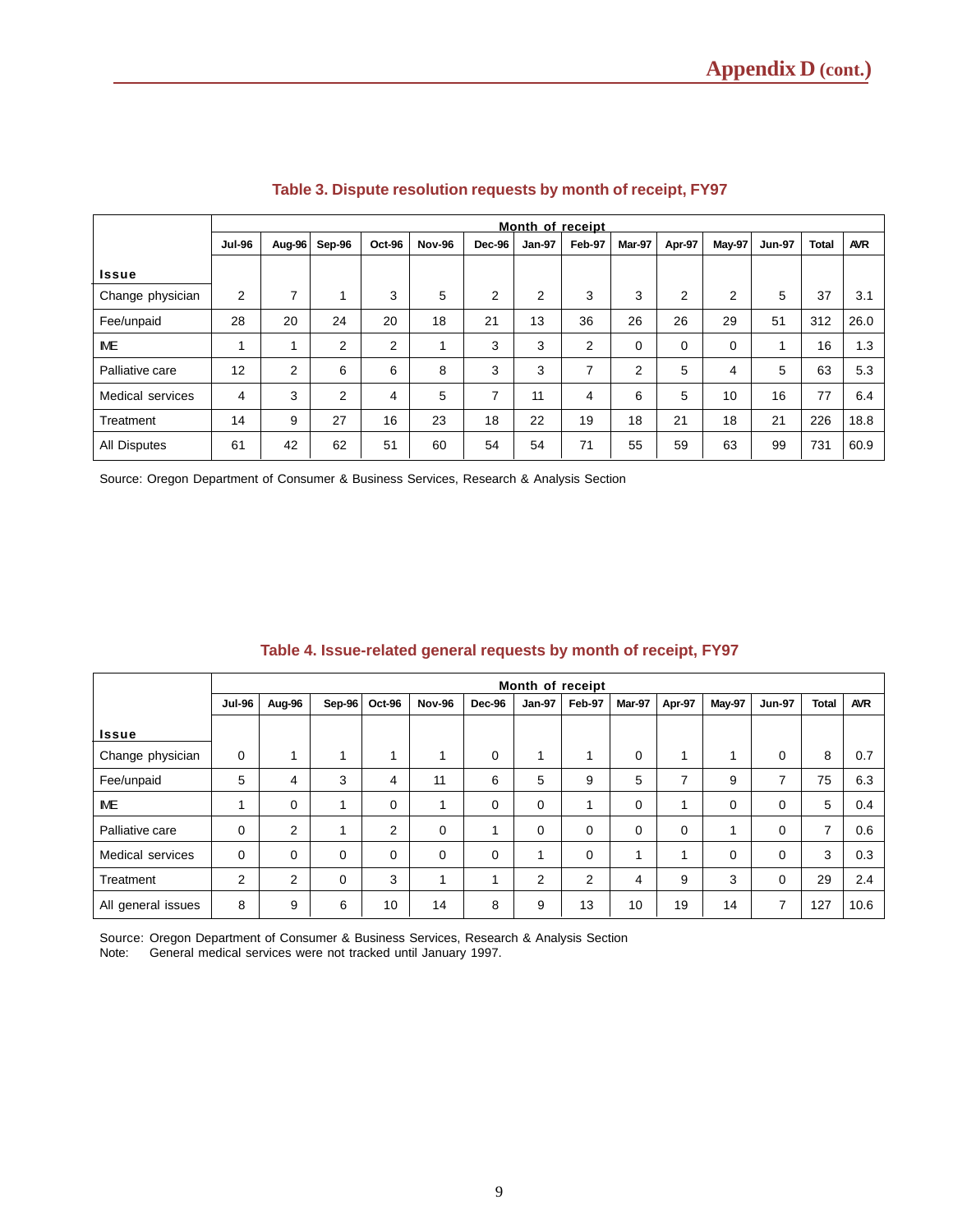|                |           |                |             |                | Year of resolution |             |             |              |
|----------------|-----------|----------------|-------------|----------------|--------------------|-------------|-------------|--------------|
|                |           | <b>FY92</b>    | <b>FY93</b> | <b>FY94</b>    | <b>FY95</b>        | <b>FY96</b> | <b>FY97</b> | <b>Total</b> |
| <b>Outcome</b> |           |                |             |                |                    |             |             |              |
| Approved       | N         | 427            | 334         | 172            | 103                | 125         | 221         | 1382         |
|                | $\%$      | 14.7           | 17.4        | 16.0           | 13.2               | 17.6        | 20.9        | 16.4         |
| Disapproved    | N         | 486            | 221         | 118            | 85                 | 134         | 211         | 1255         |
|                | $\%$      | 16.7           | 11.5        | 11.0           | 10.9               | 18.8        | 20.0        | 14.9         |
| Partial        | N         | 42             | 63          | 25             | 8                  | 9           | 29          | 176          |
|                | $\%$      | 1.4            | 3.3         | 2.3            | 1.0                | 1.3         | 2.7         | 2.1          |
| No bona fide   | ${\sf N}$ | $\mathfrak{S}$ | 15          | $\overline{7}$ | n/a                | n/a         | n/a         | 25           |
| dispute        | $\%$      | 0.1            | 0.8         | 0.7            | $---$              | ---         | $---$       | 0.3          |
| Dismissed      | N         | $\mathbf{1}$   | 423         | 203            | 124                | 247         | 236         | 1234         |
|                | $\%$      | 0.0            | 22.1        | 18.9           | 15.9               | 34.7        | 22.3        | 14.6         |
| Dismissed and  | N         | 741            | 300         | 125            | 111                | 80          | 202         | 1559         |
| withdrawn      | $\%$      | 25.5           | 15.6        | 11.7           | 14.2               | 11.2        | 19.1        | 18.5         |
| Dismissed at   | N         | 29             | 20          | $\overline{7}$ | $\overline{2}$     | 0           | $\mathbf 0$ | 58           |
| hearings       | $\%$      | 1.0            | 1.0         | 0.7            | 0.3                | 0.0         | 0.0         | 0.7          |
| Stipulation    | ${\sf N}$ | $\pmb{0}$      | $\mathbf 0$ | $\pmb{0}$      | $\mathbf 0$        | 0           | 14          | 14           |
|                | $\%$      | 0.0            | 0.0         | 0.0            | 0.0                | 0.0         | 1.3         | 0.2          |
| General letter | ${\sf N}$ | 1176           | 541         | 415            | 347                | 117         | 135         | 2731         |
|                | $\%$      | 40.5           | 28.2        | 38.7           | 44.5               | 16.4        | 12.8        | 32.4         |
| Allowed        | ${\sf N}$ | $\mathbf 0$    | $\mathbf 0$ | $\pmb{0}$      | $\pmb{0}$          | $\mathbf 0$ | 8           | 8            |
|                | %         | 0.0            | 0.0         | 0.0            | 0.0                | 0.0         | 0.8         | 0.1          |
| Grand total    | N         | 2905           | 1917        | 1072           | 780                | 712         | 1056        | 8442         |
|                | $\%$      | 100.0          | 100.0       | 100.0          | 100.0              | 100.0       | 100.0       | 100.0        |

## **Table 5. Resolutions of disputes and general issue-related requests, FY92-FY97**

Note: Abatement orders and their corresponding issues were counted. No bona fide disputes, since FY95, were counted as dismissed.

Due to rounding percentage totals may not equal 100.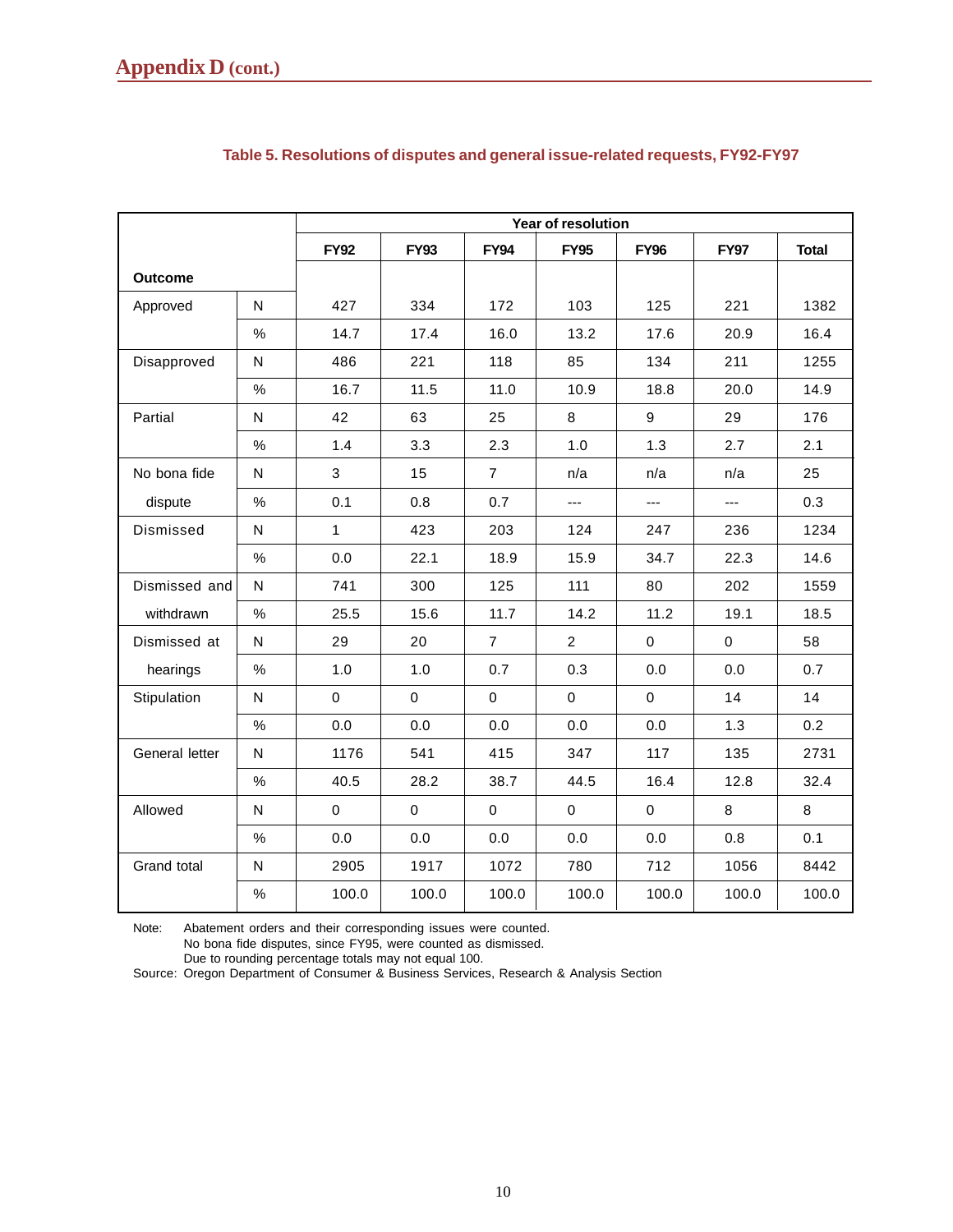|              |                      | Year of resolution |              |                |                |              |                |                |              |  |  |  |  |
|--------------|----------------------|--------------------|--------------|----------------|----------------|--------------|----------------|----------------|--------------|--|--|--|--|
|              |                      |                    | <b>FY92</b>  | <b>FY93</b>    | <b>FY94</b>    | <b>FY95</b>  | <b>FY96</b>    | <b>FY97</b>    | <b>Total</b> |  |  |  |  |
| <b>Issue</b> | Outcome              |                    |              |                |                |              |                |                |              |  |  |  |  |
| Change       | Approved             | N                  | 65           | 25             | 8              | 13           | 15             | 16             | 142          |  |  |  |  |
| physician    |                      | $\%$               | 56.5         | 30.9           | 22.2           | 31.7         | 28.8           | 40.0           | 38.9         |  |  |  |  |
|              | Disapproved          | ${\sf N}$          | 16           | 11             | $\overline{7}$ | 5            | 9              | 13             | 61           |  |  |  |  |
|              |                      | $\%$               | 13.9         | 13.6           | 19.4           | 12.2         | 17.3           | 32.5           | 16.7         |  |  |  |  |
|              | Dismissed            | ${\sf N}$          | $\mathbf 0$  | 39             | 20             | 20           | 28             | 6              | 113          |  |  |  |  |
|              |                      | $\%$               | 0.0          | 48.1           | 55.6           | 48.8         | 53.8           | 15.0           | 31.0         |  |  |  |  |
|              | Dismissed &          | N                  | 33           | 6              | $\mathbf{1}$   | $\mathbf{3}$ | $\mathbf 0$    | 0              | 43           |  |  |  |  |
|              | withdrawn            | $\%$               | 28.7         | 7.4            | 2.8            | 7.3          | 0.0            | 0.0            | 11.8         |  |  |  |  |
|              | Dismissed at hearing | ${\sf N}$          | $\mathbf{1}$ | $\mathsf 0$    | $\mathbf 0$    | $\mathbf 0$  | $\mathbf 0$    | $\mathbf 0$    | 1            |  |  |  |  |
|              |                      | $\%$               | 0.9          | 0.0            | 0.0            | 0.0          | 0.0            | 0.0            | 0.3          |  |  |  |  |
|              | Allowed              | ${\sf N}$          | $\mathbf 0$  | $\pmb{0}$      | $\mathbf 0$    | $\mathbf 0$  | $\mathbf 0$    | 5              | 5            |  |  |  |  |
|              |                      | $\%$               | 0.0          | 0.0            | 0.0            | 0.0          | 0.0            | 12.5           | 1.4          |  |  |  |  |
|              | Subtotal             | N                  | 115          | 81             | 36             | 41           | 52             | 40             | 365          |  |  |  |  |
|              |                      | $\%$               | 100.0        | 100.0          | 100.0          | 100.0        | 100.0          | 100.0          | 100          |  |  |  |  |
| Fee/unpaid   | Outcome              |                    |              |                |                |              |                |                |              |  |  |  |  |
|              | Approved             | N                  | 201          | 144            | 74             | 26           | 35             | 89             | 569          |  |  |  |  |
|              |                      | $\%$               | 19.0         | 21.1           | 23.6           | 11.9         | 15.1           | 20.9           | 19.4         |  |  |  |  |
|              | Disapproved          | N                  | 255          | 85             | 35             | 34           | 29             | 73             | 511          |  |  |  |  |
|              |                      | $\%$               | 24.1         | 12.4           | 11.2           | 15.6         | 12.5           | 17.1           | 17.4         |  |  |  |  |
|              | Partial              | ${\sf N}$          | 14           | 15             | 13             | $\sqrt{5}$   | 5              | 19             | 71           |  |  |  |  |
|              |                      | $\%$               | 1.3          | 2.2            | 4.2            | 2.3          | 2.2            | 4.5            | 2.4          |  |  |  |  |
|              | Dismissed            | N                  | 1            | 183            | 82             | 60           | 106            | 105            | 537          |  |  |  |  |
|              |                      | $\%$               | 0.1          | 26.8           | 26.2           | 27.5         | 45.7           | 24.6           | 18.3         |  |  |  |  |
|              | Dismissed &          | ${\sf N}$          | 575          | 239            | 103            | 92           | 57             | 140            | 1206         |  |  |  |  |
|              | withdrawn            | $\%$               | 54.2         | 35.0           | 32.9           | 42.2         | 24.6           | 32.9           | 41.1         |  |  |  |  |
|              | Dismissed at hearing | ${\sf N}$          | 14           | 17             | 6              | 1            | $\mathbf 0$    | 0              | 38           |  |  |  |  |
|              |                      | $\%$               | 1.3          | 2.5            | 1.9            | 0.5          | 0.0            | 0.0            | 1.3          |  |  |  |  |
|              | Subtotal             | N                  | 1060         | 683            | 313            | 218          | 232            | 426            | 2932         |  |  |  |  |
|              |                      | $\%$               | 100.0        | 100.0          | 100.0          | 100.0        | 100.0          | 100.0          | 100.0        |  |  |  |  |
| <b>IME</b>   | Outcome              |                    |              |                |                |              |                |                |              |  |  |  |  |
|              | Approved             | N                  | 19           | 22             | 11             | 12           | 12             | 8              | 84           |  |  |  |  |
|              |                      | $\%$               | 34.5         | 66.7           | 44.0           | 46.2         | 54.5           | 53.3           | 47.7         |  |  |  |  |
|              | Disapproved          | ${\sf N}$          | 13           | $\overline{2}$ | 6              | $\,6\,$      | 3              | $\overline{4}$ | 34           |  |  |  |  |
|              |                      | $\%$               | 23.6         | 6.1            | 24.0           | 23.1         | 13.6           | 26.7           | 19.3         |  |  |  |  |
|              | Partial              | ${\sf N}$          | $\mathbf 0$  | $\pmb{0}$      | 0              | $\mathbf{1}$ | $\mathbf 0$    | 0              | 1            |  |  |  |  |
|              |                      | $\%$               | 0.0          | 0.0            | 0.0            | 3.8          | 0.0            | 0.0            | 0.6          |  |  |  |  |
|              | Dismissed            | N                  | $\mathbf 0$  | $\overline{7}$ | $\overline{7}$ | 6            | $\overline{7}$ | 0              | 27           |  |  |  |  |
|              |                      | $\%$               | 0.0          | 21.2           | 28.0           | 23.1         | 31.8           | 0.0            | 15.3         |  |  |  |  |

# **Table 6. Resolutions of disputes by issue, FY92-FY97**

(cont.)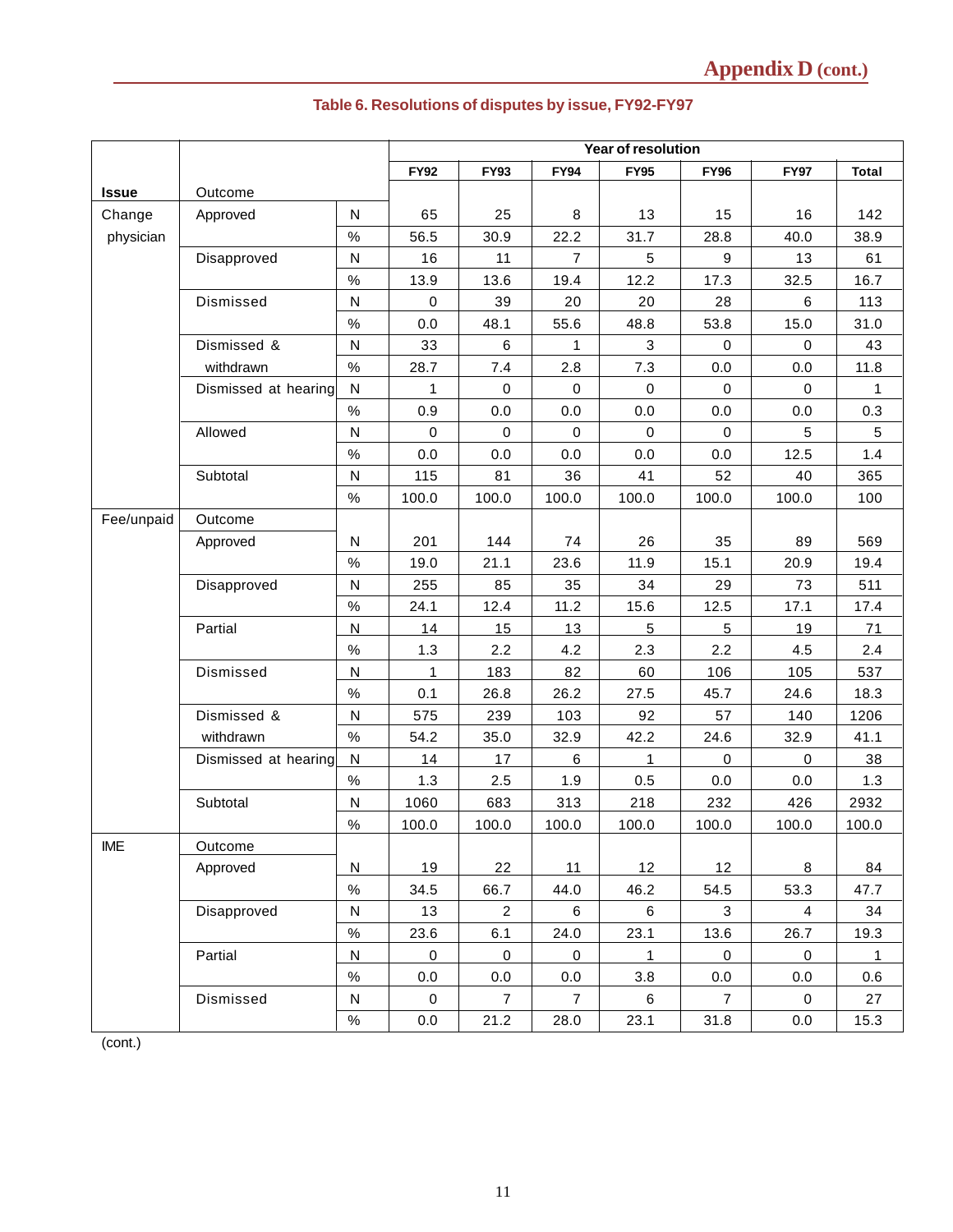|            |                      |                         | <b>Year of resolution</b> |                          |                          |                     |                          |                |                |  |  |  |  |  |
|------------|----------------------|-------------------------|---------------------------|--------------------------|--------------------------|---------------------|--------------------------|----------------|----------------|--|--|--|--|--|
|            |                      |                         | <b>FY92</b>               | <b>FY93</b>              | <b>FY94</b>              | <b>FY95</b>         | <b>FY96</b>              | <b>FY97</b>    | <b>Total</b>   |  |  |  |  |  |
|            |                      |                         |                           |                          |                          |                     |                          |                |                |  |  |  |  |  |
| <b>IME</b> | Dismissed &          | N                       | 23                        | $\overline{c}$           | 1                        | 1                   | 0                        | $\mathbf 0$    | 27             |  |  |  |  |  |
|            | withdrawn            | $\%$                    | 41.8                      | 6.1                      | 4.0                      | 3.8                 | 0.0                      | 0.0            | 15.3           |  |  |  |  |  |
|            | Allowed              | $\mathsf{N}$            | $\pmb{0}$                 | $\pmb{0}$                | $\mathbf 0$              | $\mathbf 0$         | $\pmb{0}$                | 3              | 3              |  |  |  |  |  |
|            |                      | $\%$                    | 0.0                       | 0.0                      | 0.0                      | 0.0                 | 0.0                      | 20.0           | 1.7            |  |  |  |  |  |
|            | Subtotal             | ${\sf N}$               | 55                        | 33                       | 25                       | 26                  | 22                       | 15             | 176            |  |  |  |  |  |
|            |                      | $\%$                    | 100.0                     | 100.0                    | 100.0                    | 100.0               | 100.0                    | 100.0          | 100.0          |  |  |  |  |  |
| Palliative | Outcome              |                         |                           |                          |                          |                     |                          |                |                |  |  |  |  |  |
| care       | Approved             | N                       | 53                        | 32                       | 18                       | 17                  | 4                        | 21             | 145            |  |  |  |  |  |
|            |                      | $\%$                    | 30.3                      | 17.5                     | 31.0                     | 40.5                | 12.5                     | 21.0           | 24.6           |  |  |  |  |  |
|            | Disapproved          | N                       | 107                       | 26                       | 17                       | 15                  | 14                       | 29             | 208            |  |  |  |  |  |
|            |                      | $\%$                    | 61.1                      | 14.2                     | 29.3                     | 35.7                | 43.8                     | 29.0           | 35.3           |  |  |  |  |  |
|            | Partial              | $\mathsf{N}$            | 5                         | $\overline{c}$           | $\mathbf{3}$             | $\pmb{0}$           | 1                        | 1              | 12             |  |  |  |  |  |
|            |                      | $\%$                    | 2.9                       | 1.1                      | 5.2                      | 0.0                 | 3.1                      | 1.0            | 2.0            |  |  |  |  |  |
|            | Dismissed            | $\overline{\mathsf{N}}$ | $\mathbf 0$               | 115                      | 19                       | 6                   | 9                        | 33             | 182            |  |  |  |  |  |
|            |                      | $\%$                    | 0.0                       | 62.8                     | 32.8                     | 14.3                | 28.1                     | 33.0           | 30.8           |  |  |  |  |  |
|            | Dismissed &          | N                       | $\overline{7}$            | $\overline{7}$           | 1                        | 4                   | $\overline{4}$           | 6              | 29             |  |  |  |  |  |
|            | withdrawn            | $\%$                    | 4.0                       | 3.8                      | 1.7                      | 9.5                 | 12.5                     | 6.0            | 4.9            |  |  |  |  |  |
|            | Dismissed at hearing | ${\sf N}$               | $\mathsf 3$               | 1                        | $\pmb{0}$                | $\pmb{0}$           | $\mathbf 0$              | $\pmb{0}$      | $\overline{4}$ |  |  |  |  |  |
|            |                      | $\%$                    | 1.7                       | 0.5                      | 0.0                      | 0.0                 | 0.0                      | 0.0            | 0.7            |  |  |  |  |  |
|            | Stipulation          | $\overline{\mathsf{N}}$ | $\mathbf 0$               | $\pmb{0}$                | $\mathbf 0$              | $\mathbf 0$         | $\mathbf 0$              | 10             | 10             |  |  |  |  |  |
|            |                      | $\%$                    | 0.0                       | 0.0                      | 0.0                      | 0.0                 | 0.0                      | 10.0           | 1.7            |  |  |  |  |  |
|            | Subtotal             | $\mathsf{N}$            | 175                       | 183                      | 58                       | 42                  | 32                       | 100            | 590            |  |  |  |  |  |
|            |                      | $\%$                    | 100.0                     | 100.0                    | 100.0                    | 100.0               | 100.0                    | 100.0          | 100.0          |  |  |  |  |  |
| Medical    | Outcome              |                         |                           |                          |                          |                     |                          |                |                |  |  |  |  |  |
| services   | Approved             | N                       | <b>NA</b>                 | <b>NA</b>                | <b>NA</b>                | <b>NA</b>           | <b>NA</b>                | 18             | 18             |  |  |  |  |  |
|            |                      | $\%$                    | $\overline{a}$            | $\overline{a}$           | $---$                    | ---                 | $---$                    | 31.6           | 31.6           |  |  |  |  |  |
|            | Disapproved          | $\overline{\mathsf{N}}$ | <b>NA</b>                 | <b>NA</b>                | <b>NA</b>                | <b>NA</b>           | <b>NA</b>                | 17             | 17             |  |  |  |  |  |
|            |                      | $\%$                    | ---                       | ---                      | $\overline{\phantom{a}}$ | ---                 | ---                      | 29.8           | 29.8           |  |  |  |  |  |
|            | Dismissed            | $\mathsf{N}$            | <b>NA</b>                 | <b>NA</b>                | <b>NA</b>                | <b>NA</b>           | <b>NA</b>                | 15             | 15             |  |  |  |  |  |
|            |                      | $\%$                    | $---$                     | $---$                    | $\overline{a}$           | ---                 | $---$                    | 26.3           | 26.3           |  |  |  |  |  |
|            | Dismissed &          | N                       | NA.                       | <b>NA</b>                | <b>NA</b>                | NA                  | NA                       | 4              | 4              |  |  |  |  |  |
|            | withdrawn            | $\%$                    | $\hspace{0.05cm} \ldots$  | $\scriptstyle\cdots$     | $\hspace{0.05cm} \ldots$ | ---                 | $\hspace{0.05cm} \ldots$ | 7.0            | 7.0            |  |  |  |  |  |
|            | Stipulation          | $\overline{\mathsf{N}}$ | <b>NA</b>                 | <b>NA</b>                | <b>NA</b>                | NA                  | <b>NA</b>                | $\overline{3}$ | $\overline{3}$ |  |  |  |  |  |
|            |                      | $\%$                    | $\hspace{0.05cm} \ldots$  | $\hspace{0.05cm} \ldots$ | $\hspace{0.05cm} \ldots$ | $\qquad \qquad - -$ | $\hspace{0.05cm} \ldots$ | 5.3            | 5.3            |  |  |  |  |  |
|            | Subtotal             | N                       | NA                        | <b>NA</b>                | N/A                      | NA                  | <b>NA</b>                | 57             | 57             |  |  |  |  |  |
|            |                      | $\%$                    | ---                       | ---                      | ---                      | ---                 | $\hspace{0.05cm} \ldots$ | 100.0          | 100.0          |  |  |  |  |  |

# **Table 6. Resolutions of disputes by issue, FY92-FY97 (cont.)**

(cont.)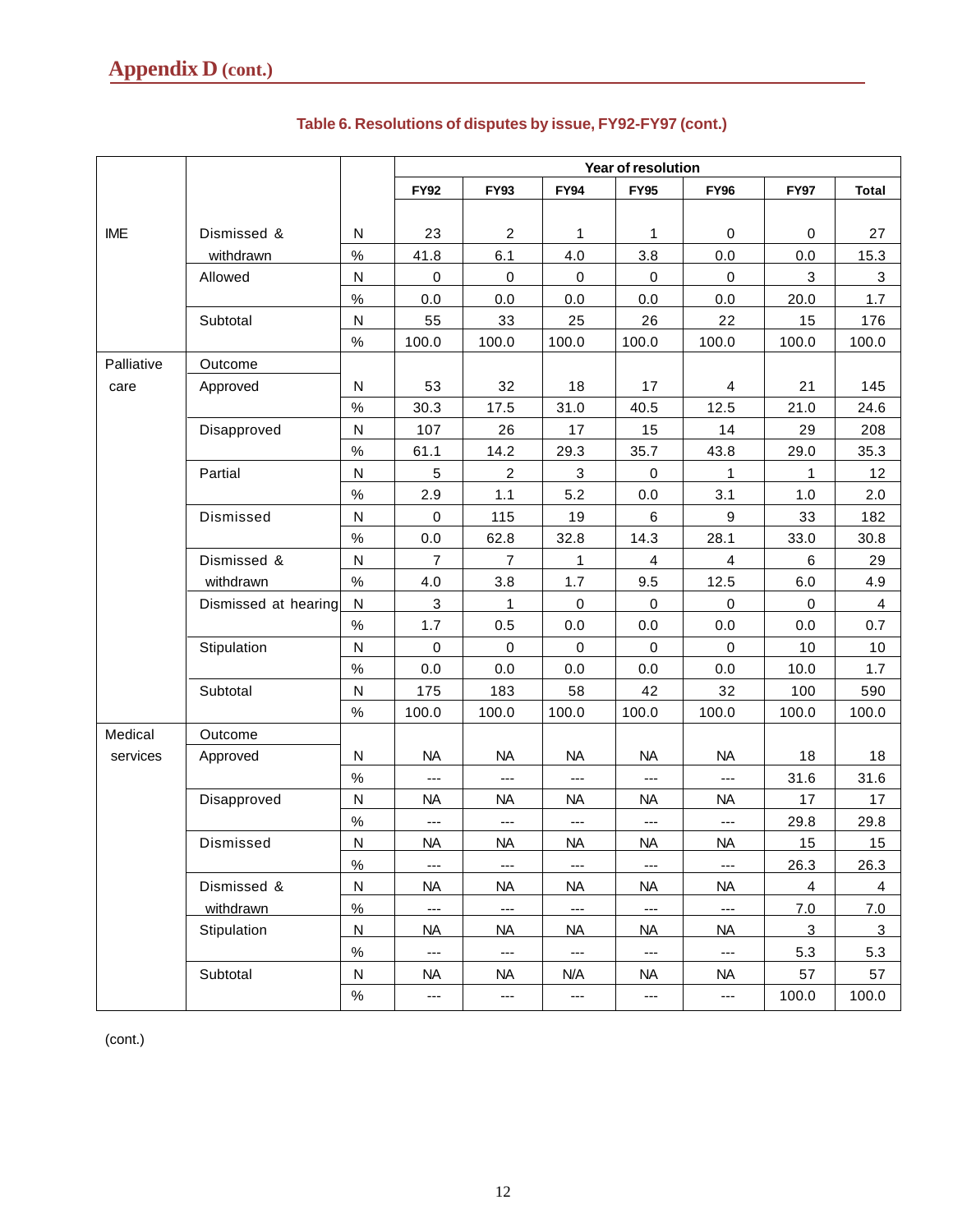|                    |                      |                         |             |                |                | Year of resolution |             |             |              |
|--------------------|----------------------|-------------------------|-------------|----------------|----------------|--------------------|-------------|-------------|--------------|
|                    |                      |                         | <b>FY92</b> | <b>FY93</b>    | <b>FY94</b>    | <b>FY95</b>        | <b>FY96</b> | <b>FY97</b> | <b>Total</b> |
| Treatment          | Outcome              |                         |             |                |                |                    |             |             |              |
|                    | Approved             | N                       | 89          | 111            | 61             | 35                 | 59          | 69          | 424          |
|                    |                      | $\%$                    | 27.8        | 28.0           | 27.1           | 33.0               | 23.0        | 24.4        | 71.9         |
|                    | Disapproved          | N                       | 95          | 97             | 53             | 25                 | 79          | 75          | 424          |
|                    |                      | $\%$                    | 29.7        | 24.5           | 23.6           | 23.6               | 30.7        | 26.5        | 71.9         |
|                    | Partial              | N                       | 23          | 46             | 9              | 2                  | 3           | 9           | 92           |
|                    |                      | %                       | 7.2         | 11.6           | 4.0            | 1.9                | 1.2         | 3.2         | 15.6         |
|                    | No bona fide dispute | N                       | 3           | 15             | $\overline{7}$ | $\mathbf 0$        | 0           | $\Omega$    | 25           |
|                    |                      | $\%$                    | 0.9         | 3.8            | 3.1            | 0.0                | 0.0         | 0.0         | 4.2          |
|                    | Dismissed            | N                       | $\Omega$    | 79             | 75             | 32                 | 97          | 77          | 360          |
|                    |                      | $\%$                    | 0.0         | 19.9           | 33.3           | 30.2               | 37.7        | 27.2        | 61.0         |
|                    | Dismissed &          | N                       | 99          | 46             | 19             | 11                 | 19          | 52          | 246          |
|                    | withdrawn            | $\%$                    | 30.9        | 11.6           | 8.4            | 10.4               | 7.4         | 18.4        | 41.7         |
|                    | Dismissed at hearing | N                       | 11          | $\overline{2}$ | 1              | 1                  | 0           | $\Omega$    | 15           |
|                    |                      | $\%$                    | 3.4         | 0.5            | 0.4            | 0.9                | 0.0         | 0.0         | 2.5          |
|                    | Stipulation          | N                       | $\Omega$    | $\Omega$       | $\Omega$       | $\Omega$           | $\Omega$    | 1           | 1            |
|                    |                      | %                       | 0.0         | 0.0            | 0.0            | 0.0                | 0.0         | 0.4         | 0.2          |
|                    | Subtotal             | $\overline{\mathsf{N}}$ | 320         | 396            | 225            | 106                | 257         | 283         | 1587         |
|                    |                      | $\%$                    | 100.0       | 100.0          | 100.0          | 100.0              | 100.0       | 100.0       | 269.0        |
| <b>Grand Total</b> |                      | N                       | 1725        | 1376           | 657            | 433                | 595         | 921         | 5707         |
|                    |                      | %                       | 30.2        | 24.1           | 11.5           | 7.6                | 10.4        | 16.1        | 100.0        |

## **Table 6. Resolutions of disputes by issue, FY92-FY97 (cont.)**

Note: Medical services were not defined as an issue until December 1996. Due to rounding percentage totals may not equal 100.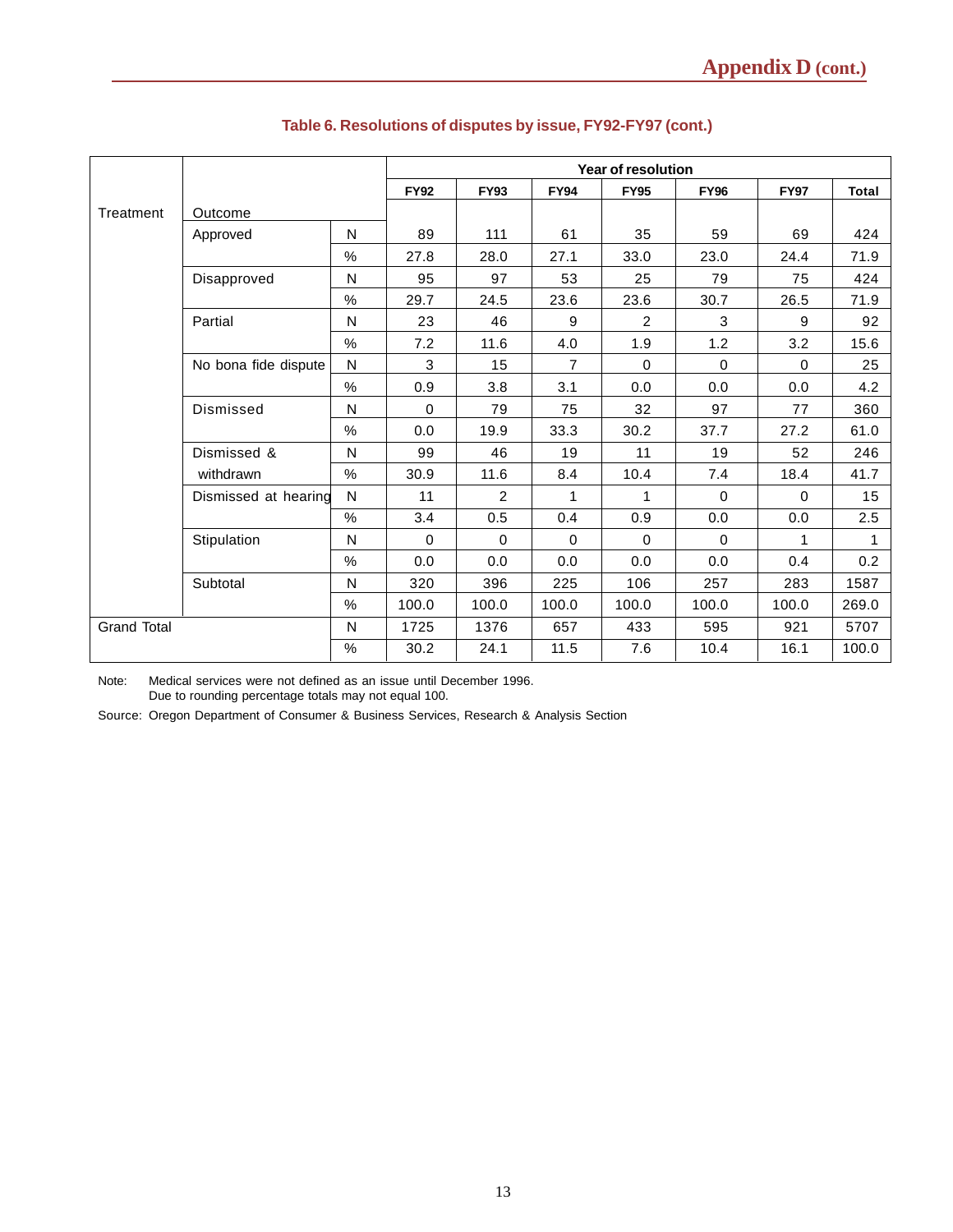|            |             |              | <b>Jul-96</b>       | Aug-96         | Sep-96         | Oct-96       | <b>Nov-96</b>       | Dec-96         | <b>Jan-97</b>  | Feb-97         | Mar-97         | Apr-97         | May-97         | <b>Jun-97</b> | <b>Total</b> |
|------------|-------------|--------------|---------------------|----------------|----------------|--------------|---------------------|----------------|----------------|----------------|----------------|----------------|----------------|---------------|--------------|
| Issue      | Outcome     |              |                     |                |                |              |                     |                |                |                |                |                |                |               |              |
| Change     | Approved    | N            | 0                   | 3              | 3              | 2            | 4                   | 0              | 1              | 1              | $\overline{2}$ | 0              | 0              | 0             | 16           |
| physician  |             | $\%$         | 0.0                 | 50.0           | 60.0           | 66.7         | 100.0               | 0.0            | 25.0           | 50.0           | 66.7           | 0.0            | 0.0            | 0.0           | 40.0         |
|            | Disapproved | N            | 1                   | 3              | $\mathbf 0$    | 0            | $\mathbf 0$         | $\mathbf{1}$   | $\overline{2}$ | $\mathbf{1}$   | $\mathbf{1}$   | $\overline{2}$ | $\overline{2}$ | 0             | 13           |
|            |             | $\%$         | 100.0               | 50.0           | 0.0            | 0.0          | 0.0                 | 50.0           | 50.0           | 50.0           | 33.3           | 40.0           | 50.0           | 0.0           | 32.5         |
|            | Dismissed   | N            | 0                   | 0              | $\overline{2}$ | $\mathbf{1}$ | $\mathbf 0$         | $\mathbf{1}$   | $\mathbf 0$    | 0              | $\mathbf 0$    | $\mathbf{1}$   | $\mathbf{1}$   | $\mathbf 0$   | 6            |
|            |             | $\%$         | 0.0                 | 0.0            | 40.0           | 33.3         | 0.0                 | 50.0           | 0.0            | 0.0            | 0.0            | 20.0           | 25.0           | 0.0           | 15.0         |
|            | Allowed     | ${\sf N}$    | 0                   | 0              | 0              | 0            | 0                   | 0              | 1              | 0              | 0              | $\overline{2}$ | 1              | 1             | 5            |
|            |             | $\%$         | 0.0                 | 0.0            | 0.0            | 0.0          | 0.0                 | 0.0            | 25.0           | 0.0            | 0.0            | 40.0           | 25.0           | 100.0         | 12.5         |
|            | Subtotal    | N            | 1                   | 6              | 5              | 3            | 4                   | $\overline{c}$ | $\overline{4}$ | $\overline{2}$ | 3              | 5              | $\overline{4}$ | 1             | 40           |
|            |             | $\%$         | 100                 | 100.0          | 100.0          | 100.0        | 100.0               | 100.0          | 100.0          | 100.0          | 100.0          | 100.0          | 100.0          | 100.0         | 100.0        |
| Fee/unpaid | Outcome     |              |                     |                |                |              |                     |                |                |                |                |                |                |               |              |
|            | Approved    | N            | 10                  | 14             | 5              | 12           | 2                   | 4              | $\overline{7}$ | $\mathbf{1}$   | 3              | 19             | 8              | 4             | 89           |
|            |             | $\%$         | 15.9                | 27.5           | 10.6           | 18.2         | 10.0                | 28.6           | 20.0           | 6.3            | 12.0           | 48.7           | 27.6           | 19.0          | 20.9         |
|            | Disapproved | N            | 9                   | 11             | 6              | 13           | 1                   | 1              | $\overline{7}$ | 2              | 6              | 4              | 9              | 4             | 73           |
|            |             | %            | 14.3                | 21.6           | 12.8           | 19.7         | 5.0                 | 7.1            | 20.0           | 12.5           | 24.0           | 10.3           | 31.0           | 19.0          | 17.1         |
|            | Partial     | N            | 0                   | 2              | 3              | 1            | 0                   | $\mathbf{1}$   | $\overline{c}$ | $\overline{c}$ | 0              | $\mathbf{1}$   | $\overline{2}$ | 5             | 19           |
|            |             | $\%$         | 0.0                 | 3.9            | 6.4            | 1.5          | 0.0                 | 7.1            | 5.7            | 12.5           | 0.0            | 2.6            | 6.9            | 23.8          | 4.5          |
|            | Dismissed   | N            | 18                  | 12             | 13             | 15           | 9                   | 2              | 12             | 3              | 5              | 11             | 5              | $\mathbf 0$   | 105          |
|            |             | $\%$         | 28.6                | 23.5           | 27.7           | 22.7         | 45.0                | 14.3           | 34.3           | 18.8           | 20.0           | 28.2           | 17.2           | 0.0           | 24.6         |
|            | Dismissed & | N            | 26                  | 12             | 20             | 25           | 8                   | 6              | $\overline{7}$ | 8              | 11             | $\overline{4}$ | 5              | 8             | 140          |
|            | withdrawn   | $\%$         | 41.3                | 23.5           | 42.6           | 37.9         | 40.0                | 42.9           | 20.0           | 50.0           | 44.0           | 10.3           | 17.2           | 38.1          | 32.9         |
|            | Subtotal    | N            | 63                  | 51             | 47             | 66           | 20                  | 14             | 35             | 16             | 25             | 39             | 29             | 21            | 426          |
|            |             | $\%$         | 100                 | 100            | 100            | 100          | 100                 | 100            | 100            | 100            | 100            | 100            | 100            | 100           | 100.0        |
| <b>IME</b> | Outcome     |              |                     |                |                |              |                     |                |                |                |                |                |                |               |              |
|            | Approved    | N            | 0                   | $\overline{a}$ | $\mathbf{1}$   | 0            | $\mathbf{1}$        | 1              | $\mathbf{1}$   | $\mathbf{1}$   | $\mathbf{1}$   | 0              | 0              | 0             | 8            |
|            |             | $\%$         | 0.0                 | 100.0          | 100.0          | 0.0          | 50.0                | 100.0          | 25.0           | 100.0          | 50.0           | 0.0            | 0.0            | 0.0           | 53.3         |
|            | Disapproved | $\mathsf{N}$ | $\mathsf{O}\xspace$ | 0              | $\mathbf 0$    | $\mathbf{1}$ | $\mathbf{1}$        | 0              | $\overline{2}$ | $\mathbf{0}$   | $\mathbf 0$    | $\mathbf 0$    | $\mathbf 0$    | $\Omega$      | 4            |
|            |             | $\%$         | 0.0                 | $0.0\,$        | 0.0            | 100.0        | 50.0                | $0.0\,$        | 50.0           | 0.0            | 0.0            | 0.0            | 0.0            | 0.0           | 26.7         |
|            | Allowed     | $\mathsf{N}$ | 0                   | $\mathbf 0$    | $\mathbf 0$    | $\mathsf 0$  | $\mathsf{O}\xspace$ | $\mathbf 0$    | $\mathbf{1}$   | $\mathbf{0}$   | $\mathbf{1}$   | $\mathbf{1}$   | $\mathbf 0$    | $\mathbf{0}$  | 3            |
|            |             | $\%$         | 0.0                 | 0.0            | $0.0\,$        | $0.0\,$      | 0.0                 | 0.0            | 25.0           | 0.0            | 50.0           | 100.0          | 0.0            | 0.0           | 20.0         |
|            | Subtotal    | N            | 0                   | $\overline{a}$ | $\mathbf{1}$   | $\mathbf{1}$ | $\overline{2}$      | $\mathbf{1}$   | 4              | $\mathbf{1}$   | $\overline{2}$ | $\mathbf{1}$   | 0              | 0             | 15           |
|            |             | $\%$         | 0.0                 | 100.0          | 100.0          | 100.0        | 100.0               | 100.0          | 100.0          | 100.0          | 100.0          | 100.0          | 0.0            | 0.0           | 100.         |

# **Table 7. Resolutions of disputes by month resolved, FY97**

(cont.)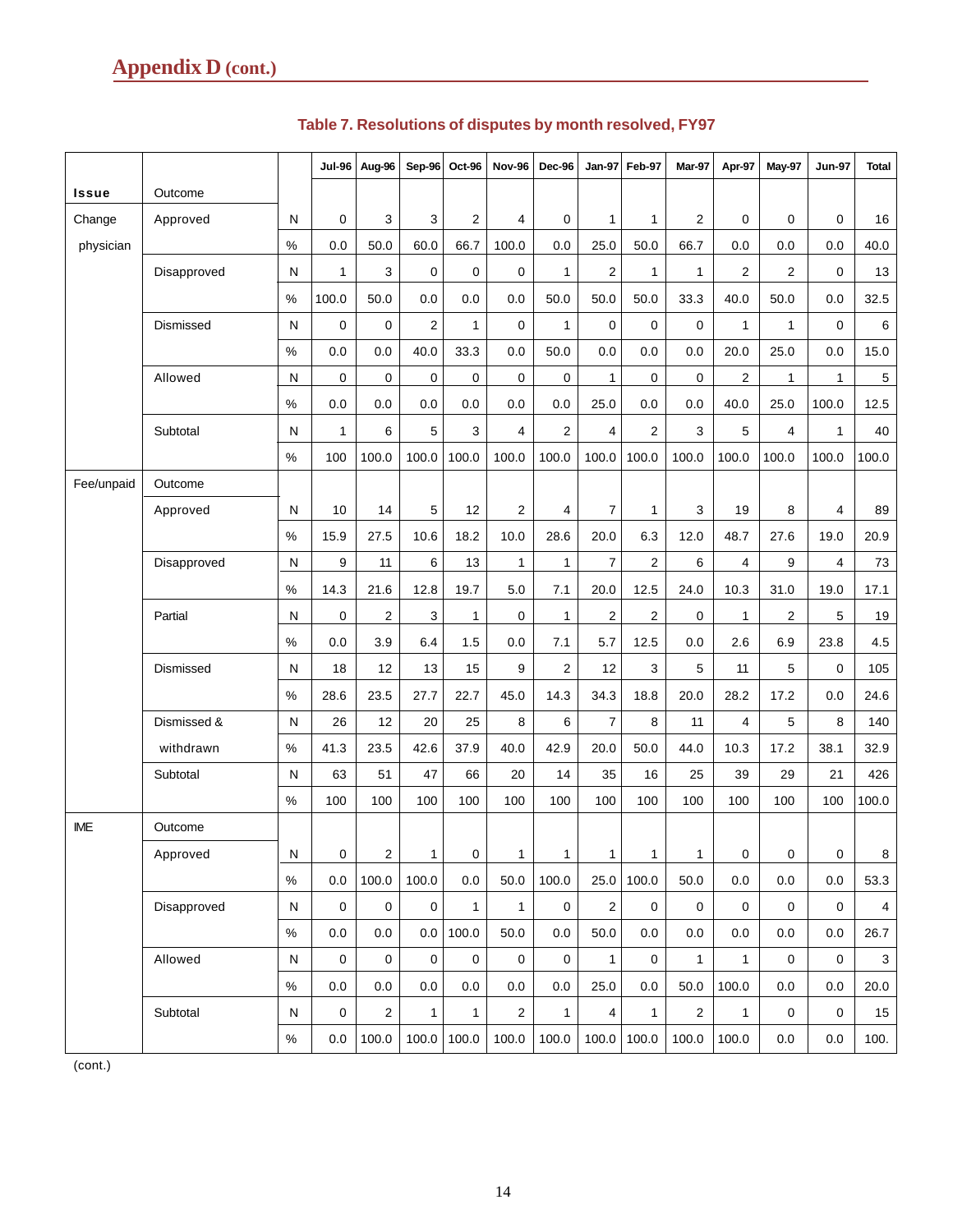|            |                  |              | <b>Jul-96</b>  | Aug-96               | $Sep-96$       |                | Oct-96 Nov-96  | Dec-96         | <b>Jan-97</b>  | Feb-97         | <b>Mar-97</b>  | Apr-97         | May-97       | <b>Jun-97</b> | <b>Total</b>            |
|------------|------------------|--------------|----------------|----------------------|----------------|----------------|----------------|----------------|----------------|----------------|----------------|----------------|--------------|---------------|-------------------------|
| Palliative | Outcome          |              |                |                      |                |                |                |                |                |                |                |                |              |               |                         |
| care       | Approved         | N            | $\mathbf{1}$   | 5                    | 3              | 3              | 2              | 3              | $\overline{2}$ | $\overline{2}$ | $\mathbf 0$    | $\mathbf 0$    | $\mathbf 0$  | $\mathbf 0$   | 21                      |
|            |                  | $\%$         | 10.0           | 26.3                 | 37.5           | 37.5           | 22.2           | 25.0           | 28.6           | 25.0           | 0.0            | 0.0            | 0.0          | 0.0           | 21.0                    |
|            | Disapproved      | N            | $\overline{2}$ | 9                    | 3              | $\mathbf{1}$   | $\overline{4}$ | $\overline{4}$ | 3              | $\overline{2}$ | $\mathbf 0$    | $\mathbf{1}$   | $\Omega$     | $\Omega$      | 29                      |
|            |                  | $\%$         | 20.0           | 47.4                 | 37.5           | 12.5           | 44.4           | 33.3           | 42.9           | 25.0           | 0.0            | 25.0           | 0.0          | 0.0           | 29.0                    |
|            | Partial          | N            | 0              | 0                    | $\mathbf 0$    | 0              | $\mathbf{1}$   | $\mathbf 0$    | $\mathbf 0$    | $\Omega$       | $\Omega$       | $\mathbf 0$    | $\Omega$     | $\Omega$      | $\overline{1}$          |
|            |                  | $\%$         | 0.0            | 0.0                  | 0.0            | 0.0            | 11.1           | 0.0            | 0.0            | 0.0            | 0.0            | 0.0            | 0.0          | 0.0           | 1.0                     |
|            | <b>Dismissed</b> | N            | 5              | 4                    | $\mathbf{1}$   | $\overline{4}$ | $\mathbf{1}$   | $\overline{4}$ | $\overline{2}$ | 3              | $\overline{2}$ | $\overline{2}$ | 5            | $\Omega$      | 33                      |
|            |                  | $\%$         | 50.0           | 21.1                 | 12.5           | 50.0           | 11.1           | 33.3           | 28.6           | 37.5           | 50.0           | 50.0           | 83.3         | 0.0           | 33.0                    |
|            | Dismissed &      | N            | $\overline{2}$ | $\mathbf{1}$         | $\mathbf{1}$   | $\pmb{0}$      | $\mathbf{1}$   | 1              | $\pmb{0}$      | 0              | $\mathbf 0$    | $\mathbf 0$    | $\mathbf 0$  | $\mathbf 0$   | 6                       |
|            | withdrawn        | $\%$         | 20.0           | 5.3                  | 12.5           | 0.0            | 11.1           | 8.3            | 0.0            | 0.0            | 0.0            | 0.0            | 0.0          | 0.0           | 6.0                     |
|            | Stipulation      | ${\sf N}$    | 0              | 0                    | $\overline{0}$ | $\mathbf 0$    | $\mathbf 0$    | $\mathbf 0$    | $\mathbf 0$    | $\mathbf{1}$   | $\overline{2}$ | $\mathbf{1}$   | $\mathbf{1}$ | 5             | 10                      |
|            |                  | $\%$         | 0.0            | 0.0                  | 0.0            | 0.0            | 0.0            | 0.0            | 0.0            | 12.5           | 50.0           | 25.0           | 16.7         | 100.0         | 10.0                    |
|            | Subtotal         | ${\sf N}$    | 10             | 19                   | 8              | 8              | 9              | 12             | $\overline{7}$ | 8              | $\overline{4}$ | $\overline{4}$ | 6            | 5             | 100                     |
|            |                  | $\%$         | 100.0          | 100.0                | 100.0          | 100.0          | 100.0          | 100.0          | 100.0          | 100.0          | 100.0          | 100.0          | 100.0        | 100.0         | 100.0                   |
| Medical    | Outcome          |              |                |                      |                |                |                |                |                |                |                |                |              |               |                         |
| services   | Approved         | N            | <b>NA</b>      | <b>NA</b>            | <b>NA</b>      | <b>NA</b>      | $\mathbf{1}$   | $\overline{4}$ | 5              | $\overline{4}$ | $\mathbf 0$    | $\mathbf{1}$   | 3            | $\mathbf 0$   | 18                      |
|            |                  | $\%$         |                | $\overline{a}$       | ---            | $- - -$        | 100.0          | 50.0           | 62.5           | 23.5           | 0.0            | 20.0           | 25.0         | 0.0           | 31.6                    |
|            | Disapproved      | N            | <b>NA</b>      | <b>NA</b>            | <b>NA</b>      | <b>NA</b>      | 0              | 3              | $\mathbf 0$    | 5              | $\mathbf 0$    | 0              | 8            | $\mathbf{1}$  | $17\,$                  |
|            |                  | $\%$         | ---            | $\sim$ $\sim$ $\sim$ | ---            | $- - -$        | 0.0            | 37.5           | 0.0            | 29.4           | 0.0            | 0.0            | 66.7         | 33.3          | 29.8                    |
|            | Dismissed        | N            | <b>NA</b>      | <b>NA</b>            | <b>NA</b>      | <b>NA</b>      | $\mathbf 0$    | $\mathbf{1}$   | $\overline{2}$ | 6              | $\mathbf{1}$   | $\overline{4}$ | $\mathbf{1}$ | $\Omega$      | 15                      |
|            |                  | $\%$         | $- - -$        | $\overline{a}$       | ---            | $- - -$        | 0.0            | 12.5           | 25.0           | 35.3           | 33.3           | 80.0           | 8.3          | 0.0           | 26.3                    |
|            | Dismissed &      | N            | <b>NA</b>      | <b>NA</b>            | <b>NA</b>      | <b>NA</b>      | 0              | $\mathbf 0$    | $\overline{1}$ | $\mathbf{1}$   | $\mathbf{1}$   | 0              | $\Omega$     | $\mathbf{1}$  | $\overline{\mathbf{4}}$ |
|            | withdrawn        | $\%$         | ---            | $\overline{a}$       | ---            | $\overline{a}$ | 0.0            | 0.0            | 12.5           | 5.9            | 33.3           | 0.0            | 0.0          | 33.3          | $7.0\,$                 |
|            | Stipulation      | $\mathsf{N}$ | <b>NA</b>      | <b>NA</b>            | <b>NA</b>      | <b>NA</b>      | $\Omega$       | $\Omega$       | $\mathbf{0}$   | $\mathbf{1}$   | $\mathbf{1}$   | $\Omega$       | $\Omega$     | $\mathbf{1}$  | 3                       |
|            |                  | $\%$         | ---            | ---                  | $- - -$        | ---            | 0.0            | 0.0            | 0.0            | 5.9            | 33.3           | 0.0            | 0.0          | 33.3          | 5.3                     |
| Subtotal   |                  | N            | <b>NA</b>      | ΝA                   | <b>NA</b>      | <b>NA</b>      | $\mathbf{1}$   | 8              | 8              | 17             | 3              | 5              | 12           | 3             | 57                      |
|            |                  | %            | $- - -$        | $- - -$              | $\overline{a}$ | ---            | 100.0          | 100.0          | 100.0          | 100.0          | 100.0          | 100.0          | 100.0        | 100.0         | 100.0                   |

# **Table 7. Resolutions of disputes by month resolved, FY97 (cont.)**

(cont.)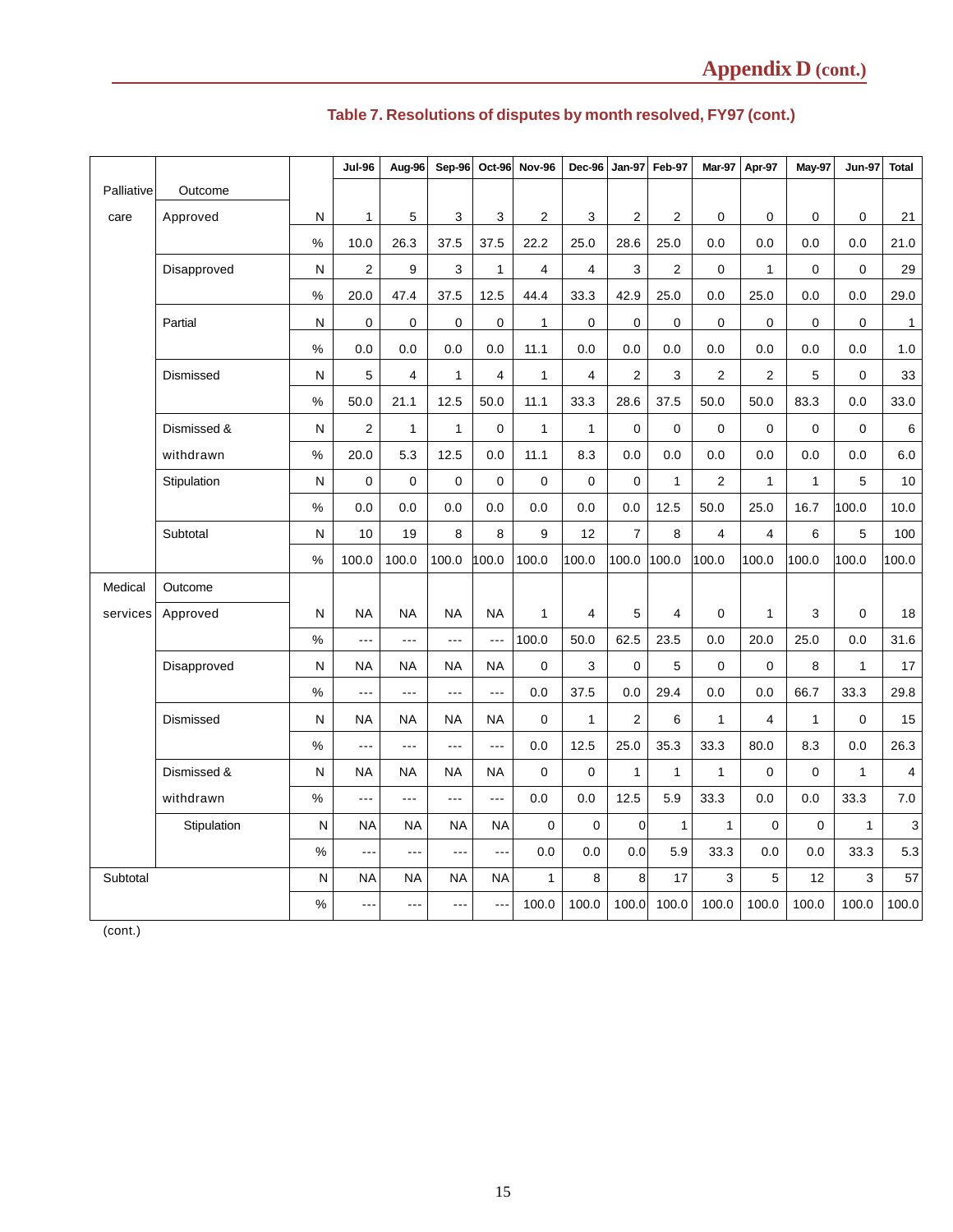|                    |             |               | <b>Jul-96</b>  | Aug-96      |              | Sep-96 Oct-96  | <b>Nov-96</b>  | Dec-96      | <b>Jan-97</b>  | Feb-97         | Mar-97         | Apr-97       | <b>May-97</b>  | <b>Jun-97</b>  | <b>Total</b> |
|--------------------|-------------|---------------|----------------|-------------|--------------|----------------|----------------|-------------|----------------|----------------|----------------|--------------|----------------|----------------|--------------|
| Treatment          | Outcome     |               |                |             |              |                |                |             |                |                |                |              |                |                |              |
|                    | Approved    | N             | 8              | 9           | 3            | $\overline{7}$ | 9              | 1           | 4              | $\overline{7}$ | $\overline{2}$ | 10           | 5              | 4              | 69           |
|                    |             | $\%$          | 21.6           | 33.3        | 15.0         | 25.9           | 30.0           | 4.3         | 26.7           | 41.2           | 11.8           | 41.7         | 20.0           | 19.0           | 24.4         |
|                    | Disapproved | N             | 9              | 10          | 9            | 6              | 9              | 8           | $\overline{2}$ | $\mathbf{1}$   | 6              | 6            | 6              | 3              | 75           |
|                    |             | $\%$          | 24.3           | 37.0        | 45.0         | 22.2           | 30.0           | 34.8        | 13.3           | 5.9            | 35.3           | 25.0         | 24.0           | 14.3           | 26.5         |
|                    | Partial     | N             | $\mathbf{1}$   | 1           | $\mathbf{1}$ | $\mathbf 0$    | $\mathbf{1}$   | $\mathbf 0$ | 0              | $\mathbf{1}$   | 0              | $\mathbf{1}$ | $\overline{2}$ | $\overline{1}$ | 9            |
|                    |             | $\%$          | 2.7            | 3.7         | 5.0          | 0.0            | 3.3            | 0.0         | 0.0            | 5.9            | 0.0            | 4.2          | 8.0            | 4.8            | 3.2          |
|                    | Dismissed   | N             | 12             | 6           | 4            | 8              | 9              | 11          | 3              | 6              | $\overline{2}$ | 4            | 6              | 6              | 77           |
|                    |             | $\%$          | 32.4           | 22.2        | 20.0         | 29.6           | 30.0           | 47.8        | 20.0           | 35.3           | 11.8           | 16.7         | 24.0           | 28.6           | 27.2         |
|                    | Dismissed & | N             | $\overline{7}$ | 1           | 3            | 6              | $\overline{2}$ | 3           | 6              | $\overline{2}$ | $\overline{7}$ | 3            | 6              | 6              | 52           |
|                    | withdrawn   | $\frac{0}{0}$ | 18.9           | 3.7         | 15.0         | 22.2           | 6.7            | 13.0        | 40.0           | 11.8           | 41.2           | 12.5         | 24.0           | 28.6           | 18.4         |
|                    | Stipulation | N             | $\mathbf 0$    | $\mathbf 0$ | $\mathbf 0$  | $\mathbf 0$    | $\mathbf 0$    | $\Omega$    | 0              | $\mathbf 0$    | 0              | $\mathbf 0$  | $\mathbf 0$    | 1              | 1            |
|                    |             | $\%$          | 0.0            | 0.0         | 0.0          | 0.0            | 0.0            | 0.0         | 0.0            | 0.0            | 0.0            | 0.0          | 0.0            | 4.8            | 0.4          |
|                    | Subtotal    | N             | 37             | 27          | 20           | 27             | 30             | 23          | 15             | 17             | 17             | 24           | 25             | 21             | 283          |
|                    |             | $\%$          | 100.0          | 100.0       | 100.0        | 100.0          | 100.0          | 100.0       | 100.0          | 100.0          | 100.0          | 100.0        | 100.0          | 100.0          | 100.0        |
| <b>Grand Total</b> |             | N             | 111            | 105         | 81           | 105            | 66             | 60          | 73             | 61             | 54             | 78           | 76             | 51             | 921          |
|                    |             | $\%$          | 12.1           | 11.4        | 8.8          | 11.4           | 7.2            | 6.5         | 7.9            | 6.6            | 5.9            | 8.5          | 8.3            | 5.5            | 100.0        |

# **Table 7. Resolutions of disputes by month resolved, FY97 (cont.)**

Note: Medical services tracking began in December 1996. Abatement orders and their corresponding issues were not counted. Due to rounding percentage totals may not equal 100.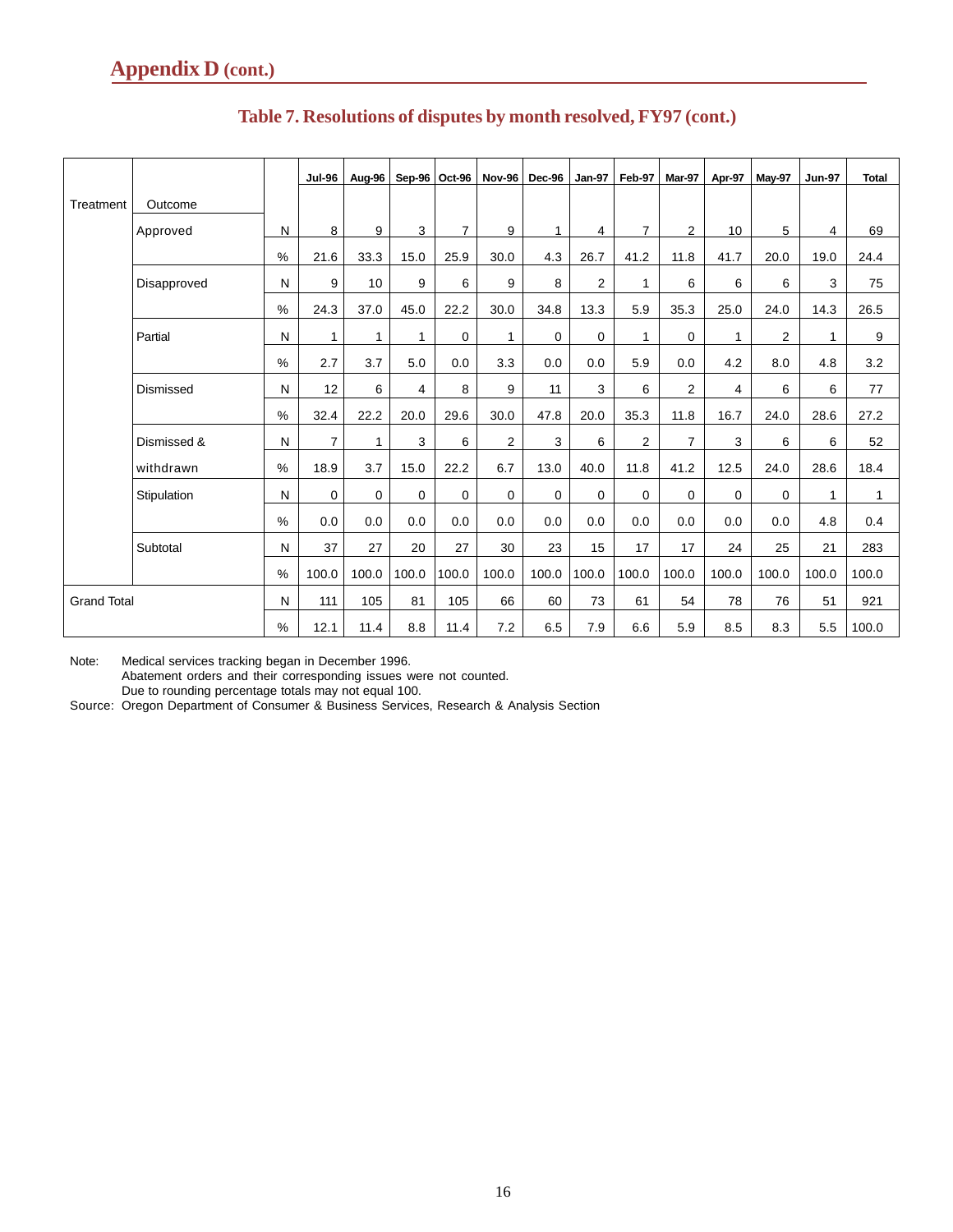|                    |               | <b>Jul-96</b>  | Aug-96 | Sep-96      | Oct-96         | <b>Nov-96</b>  | Dec-96       | <b>Jan-97</b> | Feb-97       | Mar-97       | Apr-97         | May-97 | <b>Jun-97</b> | <b>Total</b> |
|--------------------|---------------|----------------|--------|-------------|----------------|----------------|--------------|---------------|--------------|--------------|----------------|--------|---------------|--------------|
| <b>Issue</b>       |               |                |        |             |                |                |              |               |              |              |                |        |               |              |
| Change physician   | N             | $\mathbf 0$    | 2      | 1           | $\overline{2}$ | 1              | $\mathbf 0$  | 0             | 2            | 0            | 0              | 1      | $\mathbf 0$   | 9            |
|                    | $\frac{0}{0}$ | 0.0            | 14.3   | 20.0        | 10.0           | 20.0           | 0.0          | 0.0           | 20.0         | 0.0          | 0.0            | 4.5    | 0.0           | 6.7          |
| Fee/unpaid         | N             | $\overline{4}$ | 10     | 4           | 11             | $\overline{2}$ | 4            | 13            | 5            | 12           | $\overline{7}$ | 9      | 4             | 85           |
|                    | %             | 66.7           | 71.4   | 80.0        | 55.0           | 40.0           | 66.7         | 92.9          | 50.0         | 85.7         | 50.0           | 40.9   | 80.0          | 63.0         |
| <b>IME</b>         | N             | 1              | 0      | $\mathbf 0$ | 1              | 0              | $\mathbf{1}$ | 0             | $\mathbf 0$  | $\mathbf{1}$ | 0              | 1      | 0             | 5            |
|                    | $\frac{0}{0}$ | 16.7           | 0.0    | 0.0         | 5.0            | 0.0            | 16.7         | 0.0           | 0.0          | 7.1          | 0.0            | 4.5    | 0.0           | 3.7          |
| Palliative care    | N             | $\mathbf 0$    | 0      | $\mathbf 0$ | 4              | $\mathbf 0$    | 1            | $\mathbf{1}$  | 1            | 0            | 0              | 1      | 0             | 8            |
|                    | $\frac{0}{0}$ | 0.0            | 0.0    | 0.0         | 20.0           | 0.0            | 16.7         | 7.1           | 10.0         | 0.0          | 0.0            | 4.5    | 0.0           | 5.9          |
| Medical services   | N             | n/a            | n/a    | n/a         | n/a            | $\mathbf 0$    | $\mathbf 0$  | $\Omega$      | 1            | $\Omega$     | 1              | 0      | $\mathbf 0$   | 2            |
|                    | $\frac{0}{0}$ | $---$          | $---$  | $---$       | $---$          | 0.0            | 0.0          | 0.0           | 10.0         | 0.0          | 7.1            | 0.0    | 0.0           | 1.5          |
| Treatment          | N             | $\mathbf{1}$   | 2      | $\Omega$    | $\overline{2}$ | $\overline{2}$ | $\mathbf 0$  | $\mathbf 0$   | $\mathbf{1}$ | $\mathbf{1}$ | 6              | 10     | $\mathbf{1}$  | 26           |
|                    | $\frac{0}{0}$ | 16.7           | 14.3   | 0.0         | 10.0           | 40.0           | 0.0          | 0.0           | 10.0         | 7.1          | 42.9           | 45.5   | 20.0          | 19.3         |
| <b>Grand Total</b> | N             | 6              | 14     | 5           | 20             | 5              | 6            | 14            | 10           | 14           | 14             | 22     | 5             | 135          |
|                    | $\%$          | 100.0          | 100.0  | 100.0       | 100.0          | 100.0          | 100.0        | 100.0         | 100.0        | 100.0        | 100.0          | 100.0  | 100.0         | 100.0        |

## **Table 8. General letter resolutions by month resolved, FY97**

Note: Abatement orders and their corresponding issues were not counted. General medical services were not tracked until January 1997.

Due to rounding percentage totals may not equal 100.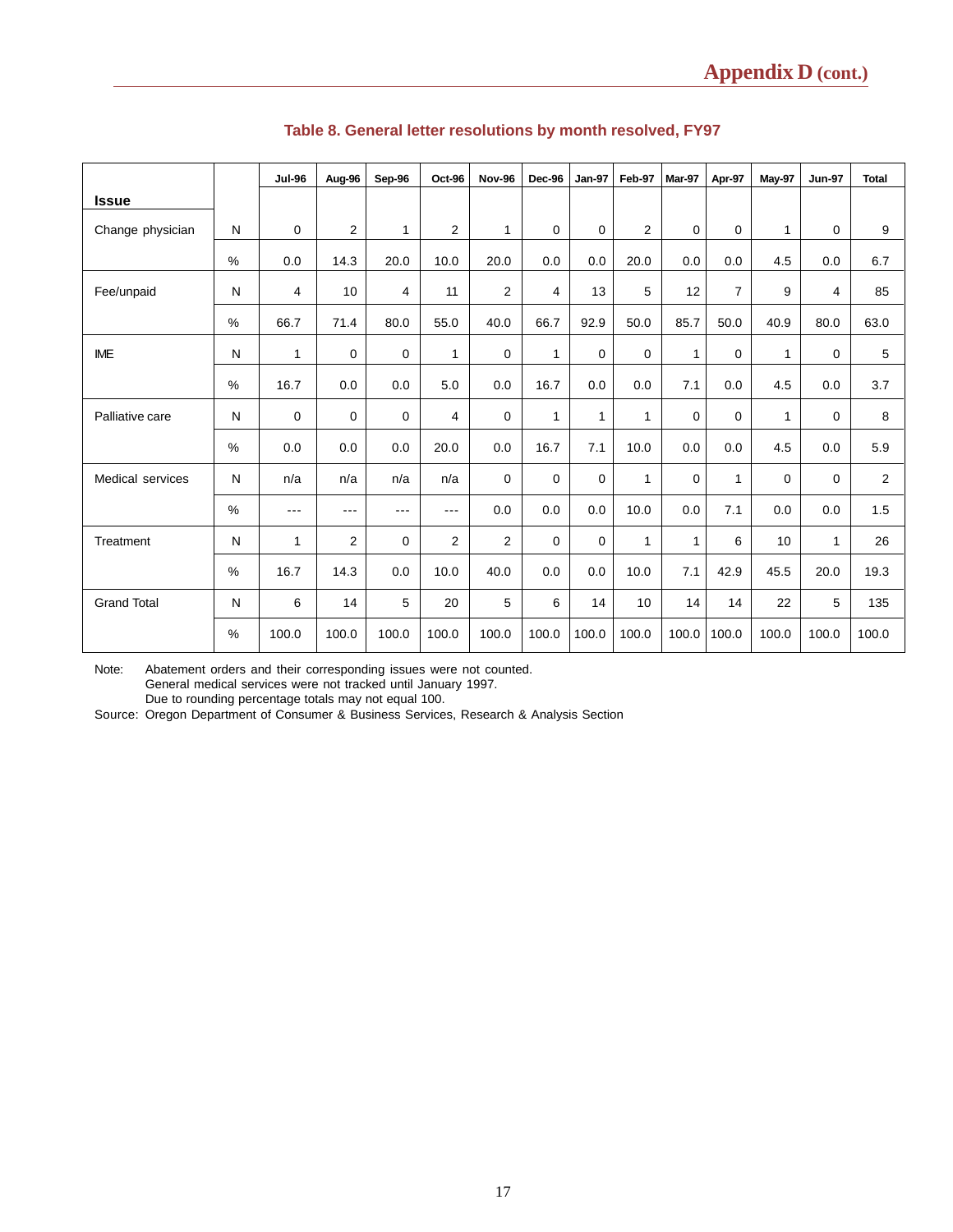|                         |        | <b>FY92</b> | <b>FY93</b> | <b>FY94</b> | <b>FY95</b> | <b>FY96</b> | <b>FY97</b> | <b>Total</b> |
|-------------------------|--------|-------------|-------------|-------------|-------------|-------------|-------------|--------------|
| <b>Issue</b>            |        |             |             |             |             |             |             |              |
| Change physician        | Number | 115         | 81          | 36          | 41          | 52          | 40          | 365          |
|                         | Mean   | 96.9        | 50.5        | 49.9        | 58.4        | 61.7        | 60.4        | 68.6         |
| Fee/unpaid              | Number | 1059        | 683         | 313         | 218         | 232         | 426         | 2931         |
|                         | Mean   | 138.9       | 56.6        | 47.1        | 27.2        | 112.9       | 108.6       | 95.1         |
| <b>IME</b>              | Number | 55          | 33          | 25          | 26          | 22          | 15          | 176          |
|                         | Mean   | 73.1        | 44.3        | 30.9        | 33.3        | 33.1        | 27.7        | 47.0         |
| Palliative care         | Number | 175         | 183         | 58          | 42          | 32          | 100         | 590          |
|                         | Mean   | 71.1        | 43.3        | 53.2        | 34.7        | 85.4        | 104.7       | 64.6         |
| <b>Medical services</b> | Number | n/a         | n/a         | n/a         | n/a         | n/a         | 57          | 57           |
|                         | Mean   |             | ---         | ---         | ---         |             | 104.6       | 104.6        |
| Treatment               | Number | 320         | 396         | 225         | 106         | 257         | 283         | 1587         |
|                         | Mean   | 144.1       | 77.2        | 58.9        | 52.0        | 97.3        | 146.6       | 102.0        |
| All resolved            | Number | 1724        | 1376        | 657         | 433         | 595         | 921         | 5706         |
| disputes                | Mean   | 128.1       | 60.1        | 51.2        | 37.3        | 97.3        | 116.2       | 90.8         |

### **Table 9. Average number of processing days (all resolutions) by fiscal year resolved, FY92-FY97**

Note: Processing days were calculated from receipt of the dispute to resolution for all resolutions. Source: Oregon Department of Consumer & Business Services, Research & Analysis Section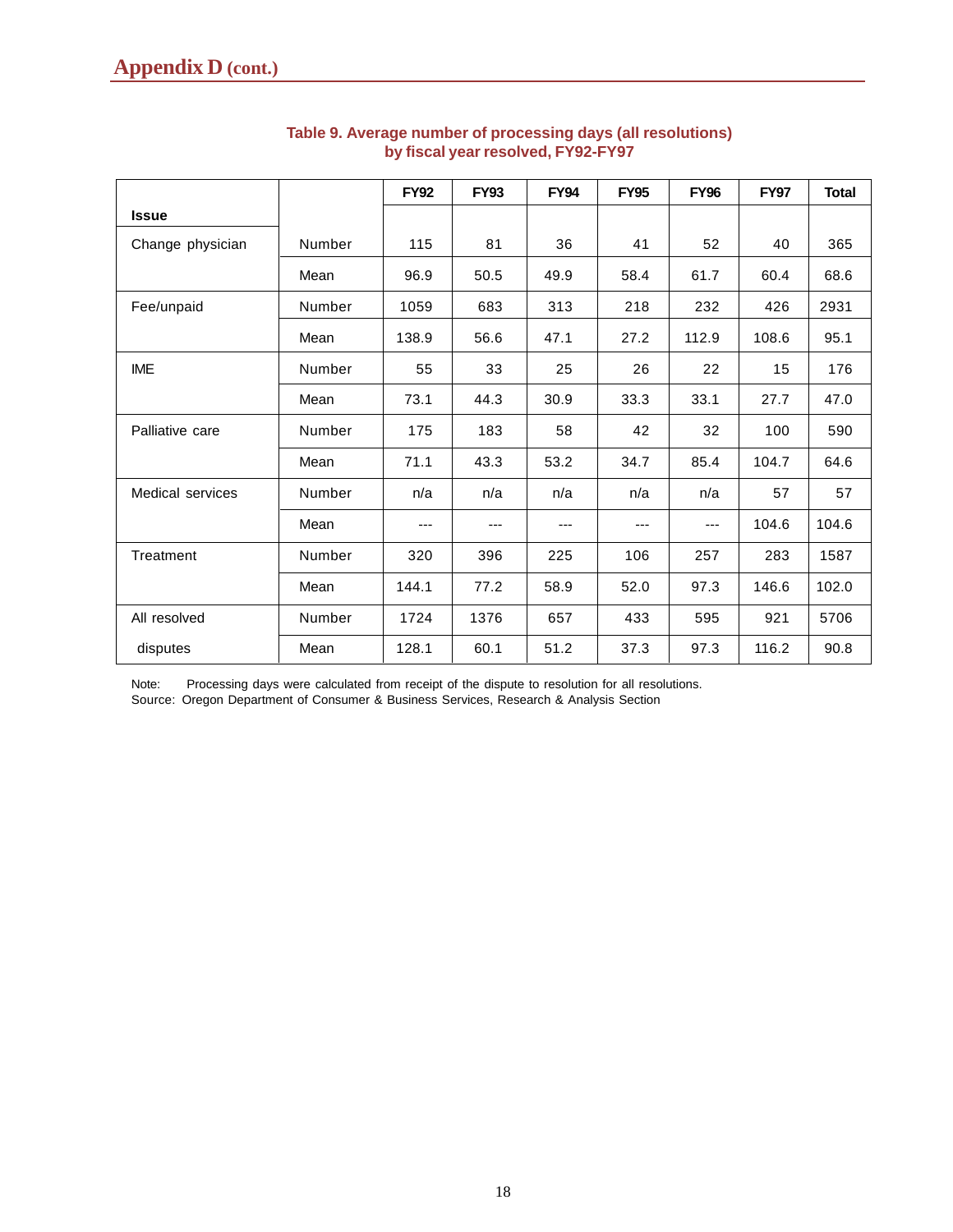|                  |        | <b>FY92</b> | <b>FY93</b> | <b>FY94</b> | <b>FY95</b> | <b>FY96</b> | <b>FY97</b> | Total |
|------------------|--------|-------------|-------------|-------------|-------------|-------------|-------------|-------|
| <b>Issue</b>     |        |             |             |             |             |             |             |       |
| Change physician | Number | 81          | 81          | 36          | 41          | 52          | 40          | 331   |
|                  | Mean   | 93.6        | 50.5        | 49.9        | 58.4        | 61.7        | 60.4        | 64.9  |
| Fee/unpaid       | Number | 470         | 683         | 313         | 218         | 232         | 426         | 2342  |
|                  | Mean   | 171.5       | 56.6        | 47.1        | 27.2        | 112.9       | 108.6       | 90.7  |
| <b>IME</b>       | Number | 32          | 33          | 25          | 26          | 22          | 15          | 153   |
|                  | Mean   | 67.0        | 44.3        | 30.9        | 33.3        | 33.1        | 27.7        | 41.8  |
| Palliative care  | Number | 165         | 183         | 58          | 42          | 32          | 90          | 570   |
|                  | Mean   | 71.3        | 43.3        | 53.2        | 34.7        | 85.4        | 114.7       | 65.4  |
| Medical services | Number | n/a         | n/a         | n/a         | n/a         | n/a         | 54          | 54    |
|                  | Mean   | ---         | ---         | ---         | ---         | ---         | 104.9       | 104.9 |
| Treatment        | Number | 210         | 396         | 225         | 106         | 257         | 282         | 1476  |
|                  | Mean   | 166.7       | 77.2        | 58.9        | 52.0        | 97.3        | 147.1       | 102.2 |
| All resolved     | Number | 958         | 1376        | 657         | 433         | 595         | 907         | 4926  |
| disputes         | Mean   | 143.1       | 60.1        | 51.2        | 37.3        | 97.3        | 117.5       | 88.1  |

### **Table 10. Average number of processing days on disputes resolved by order by fiscal year resolved, FY92-FY97**

Note: Processing days were calculated from receipt of the dispute to resolution for orders only. Medical services were not defined as an issue until December 1996.

Source: Oregon Department of Consumer & Business Services, Research & Analysis Section

### **Table 11. Average number of processing days by month resolved, FY97**

|                  |               | <b>Jul-96</b> | Aug-96         | Sep-96    | Oct-96    | Nov-96         | Dec-96 | <b>Jan-97</b>  | Feb-97       | Mar-97         | Apr-97 | <b>May-97</b> | <b>Jun-97</b> | <b>Total</b> |
|------------------|---------------|---------------|----------------|-----------|-----------|----------------|--------|----------------|--------------|----------------|--------|---------------|---------------|--------------|
| <b>Issue</b>     |               |               |                |           |           |                |        |                |              |                |        |               |               |              |
| Change physician | Number        | 1             | 6              | 5         | 3         | 4              | 2      | 4              | 2            | 3              | 5      | 4             | 1             | 40           |
|                  | Mean          | 78.0          | 86.5           | 39.0      | 87.0      | 63.0           | 43.5   | 65.3           | 79.0         | 37.3           | 58.0   | 33.0          | 69.0          | 60.4         |
| Fee/unpaid       | Number        | 63            | 51             | 47        | 66        | 20             | 14     | 35             | 16           | 25             | 39     | 29            | 21            | 426          |
|                  | Mean          | 187.9         | 149.8          | 107.0     | 115.5     | 90.8           | 90.9   | 74.0           | 77.2         | 68.2           | 55.4   | 50.9          | 89.9          | 108.6        |
| <b>IME</b>       | Number        | $\mathbf{0}$  | $\overline{2}$ | 1         | 1         | $\overline{2}$ | 1      | $\overline{4}$ | $\mathbf{1}$ | $\overline{2}$ | 1      | $\Omega$      | 0             | 15           |
|                  | Mean          | 0.0           | 27.0           | 17.0      | 20.0      | 33.5           | 45.0   | 25.3           | 21.0         | 21.0           | 48.0   | 0.0           | 0.0           | 27.7         |
| Palliative care  | Number        | 10            | 19             | 8         | 8         | 9              | 12     | 7              | 8            | 4              | 4      | 6             | 5             | 100          |
|                  | Mean          | 158.4         | 113.3          | 96.8      | 129.3     | 123.8          | 151.0  | 110.4          | 61.3         | 30.5           | 74.5   | 45.5          | 8.2           | 104.7        |
| Medical services | <b>Number</b> | <b>NA</b>     | <b>NA</b>      | <b>NA</b> | <b>NA</b> | 1              | 8      | 8              | 17           | 3              | 5      | 12            | 3             | 57           |
|                  | Mean          | $--$          | ---            | ---       | $--$      | 93.0           | 126.5  | 115.9          | 107.0        | 95.0           | 94.8   | 88.6          | 96.3          | 104.6        |
| Treatment        | Number        | 37            | 27             | 20        | 27        | 30             | 23     | 15             | 17           | 17             | 24     | 25            | 21            | 283          |
|                  | Mean          | 149.1         | 229.4          | 196.9     | 147.7     | 148.2          | 83.0   | 76.5           | 115.6        | 104.2          | 179.7  | 125.2         | 151.3         | 146.6        |
| All resolved     | Number        | 111           | 105            | 81        | 105       | 66             | 60     | 73             | 61           | 54             | 78     | 76            | 51            | 921          |
| disputes         | Mean          | 171.3         | 157.7          | 122.8     | 123.1     | 118.0          | 102.3  | 79.4           | 93.3         | 74.8           | 97.2   | 79.9          | 107.1         | 116.2        |

Note: Processing days were calculated from receipt of the dispute to resolution for orders only.

Medical services tracking began in December 1996.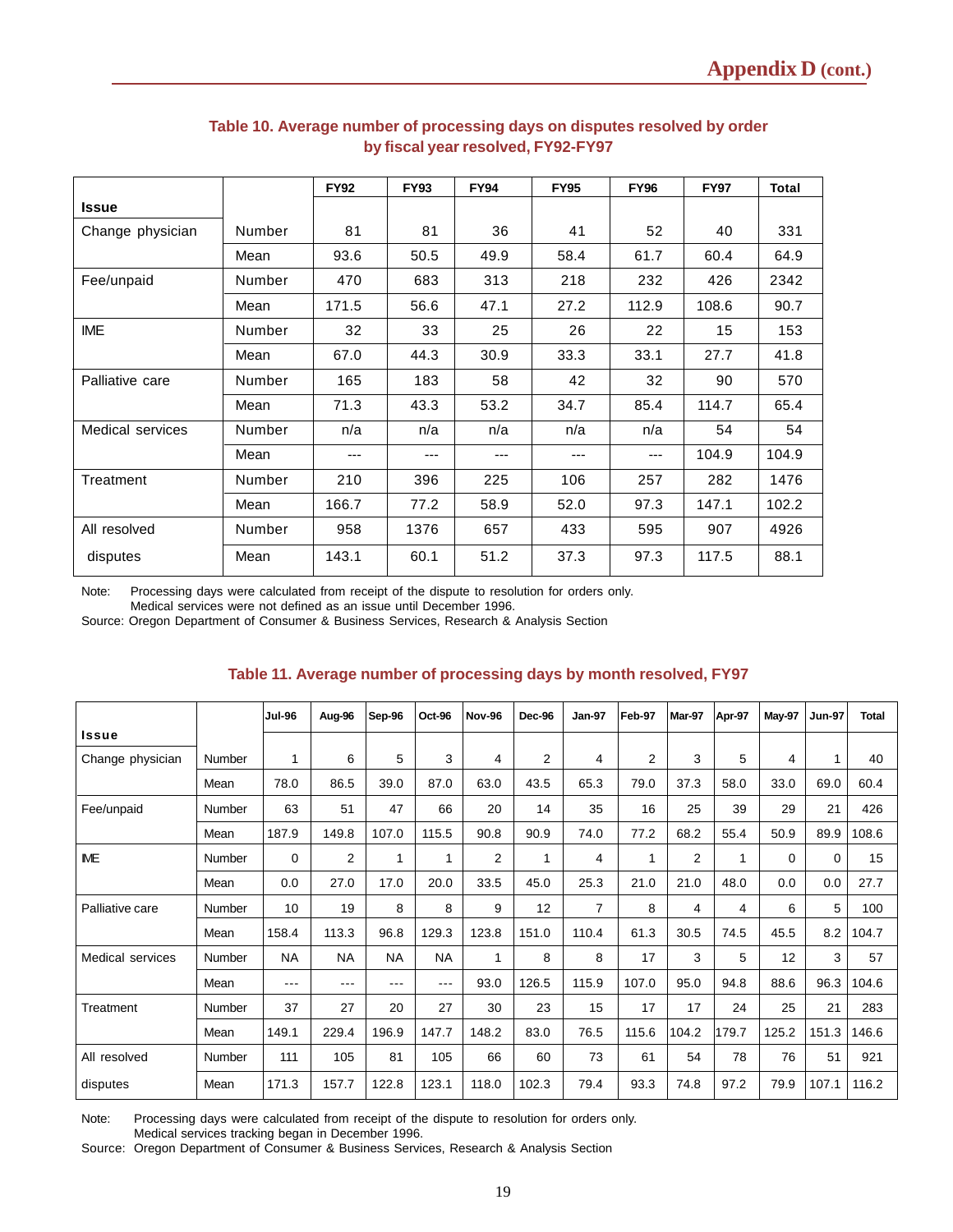|              |        |           | <b>FY96</b> |         |           | <b>FY97</b> |         | <b>FY96 &amp; FY97</b> |          |         |  |
|--------------|--------|-----------|-------------|---------|-----------|-------------|---------|------------------------|----------|---------|--|
|              |        | To        | To panel    | To      | To        | To panel    | To      | To                     | To panel | To      |  |
| <b>Issue</b> |        | establish | report      | outcome | establish | report      | outcome | establish              | report   | outcome |  |
|              |        |           |             |         |           |             |         |                        |          |         |  |
| Fee/unpaid   | Number | 3         | 3           | 3       | 0         | $\Omega$    | 0       | 3                      | 3        | 3       |  |
|              | Mean   | 54.0      | 22.0        | 70.7    | 0.0       | 0.0         | 0.0     | 54.0                   | 22.0     | 70.7    |  |
| Palliative   | Number | 7         | 7           | 7       | 22        | 22          | 22      | 29                     | 29       | 29      |  |
| care         | Mean   | 58.3      | 15.3        | 79.4    | 64.9      | 22.1        | 55.1    | 63.3                   | 20.4     | 61.0    |  |
| Treatment    | Number | 142       | 142         | 142     | 119       | 118         | 118     | 261                    | 260      | 260     |  |
|              | Mean   | 49.8      | 25.1        | 50.2    | 95.6      | 30.2        | 85.5    | 70.7                   | 27.4     | 66.2    |  |
| All panel    | Number | 152       | 152         | 152     | 141       | 140         | 140     | 293                    | 292      | 292     |  |
| issues       | Mean   | 50.3      | 24.6        | 51.9    | 90.8      | 28.9        | 80.7    | 69.8                   | 26.7     | 65.7    |  |

### **Table 12. Average number of processing days for phases of resolution involving physician reviewers by year resolved FY96 & FY97**

Note To establish = average number of days from receipt of the dispute to the date panel was established. To panel report = average number of days from date panel was established to the date the panel's report was received.

To outcome = average number of days from receipt of the panel's report to the date the dispute was resolved.

Source: Oregon Department of Consumer & Business Services, Research & Analysis Section

|             |                  |      | Pending        | <b>Resolved</b> | <b>Total</b>      |
|-------------|------------------|------|----------------|-----------------|-------------------|
| Appeal      | <b>Issue</b>     |      |                |                 |                   |
| Director    | Fee/unpaid       | N    | 4              | 42              | 46                |
|             |                  | $\%$ | 8.7            | 91.3            | 100.0             |
|             | Palliative carel | N    | $\overline{2}$ | 14              | 16                |
|             |                  | %    | 12.5           | 87.5            | 100.0             |
|             | Medical          | N    | 1              | 11              | $12 \overline{ }$ |
|             | services         | %    | 8.3            | 91.7            | 100.0             |
|             | Treatment        | N    | 1              | 50              | 51                |
|             |                  | %    | 2.0            | 98.0            | 100.0             |
| Grand total |                  | N    | 8              | 117             | 125               |
|             |                  | %    | 6.4            | 93.6            | 100.0             |

### **Table 13. Status of appeals of orders issued, FY97**

Note: Appeal data is current through September 1998.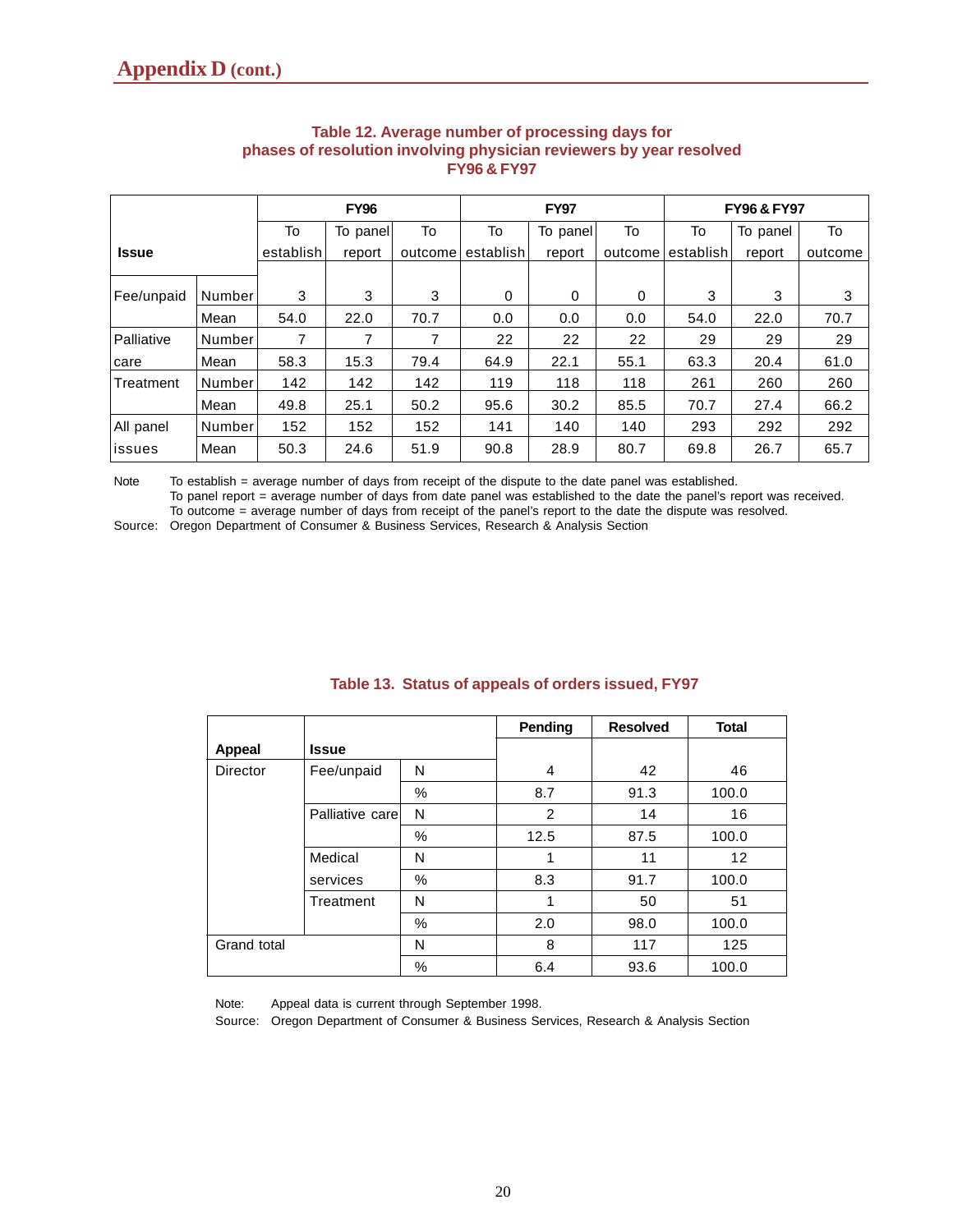|                    |                   |               |      |      |      |                                                    |          | Stipu-   |     | Rev. &                      |          |       |
|--------------------|-------------------|---------------|------|------|------|----------------------------------------------------|----------|----------|-----|-----------------------------|----------|-------|
|                    |                   |               |      |      |      | Affirmed ReversedRemand Withdrawn Dismissed lation |          |          |     | <b>Other remand Partial</b> |          | Total |
| <b>Appeal</b>      | Issue             |               |      |      |      |                                                    |          |          |     |                             |          |       |
|                    | Director Fee paid | N             | 16   | 3    | 1    | $12 \overline{ }$                                  | 4        | 3        | 2   | $\Omega$                    |          | 42    |
|                    |                   | %             | 38.1 | 7.1  | 2.4  | 28.6                                               | 9.5      | 7.1      | 4.8 | 0.0                         | 2.4      | 100.0 |
|                    | Palliative        | N             | 7    |      | 0    | 5                                                  | 0        |          | 0   | $\Omega$                    | $\Omega$ | 14    |
|                    | care              | $\frac{0}{0}$ | 50.0 | 7.1  | 0.0  | 35.7                                               | 0.0      | 7.1      | 0.0 | 0.0                         | 0.0      | 100.0 |
|                    | <b>Medical</b>    | N             | 3    | 0    | 1    | 5                                                  | 0        | $\Omega$ | 0   | 1                           |          | 11    |
|                    | services          | $\%$          | 27.3 | 0.0  | 9.1  | 45.5                                               | 0.0      | 0.0      | 0.0 | 9.1                         | 9.1      | 100.0 |
|                    | Treatmentl        | N             | 17   | 5    | 8    | 15                                                 | $\Omega$ | 3        | 1   | $\Omega$                    |          | 50    |
|                    |                   | $\%$          | 34.0 | 10.0 | 16.0 | 30.0                                               | 0.0      | 6.0      | 2.0 | 0.0                         | 2.0      | 100.0 |
| <b>Grand</b> total |                   | N             | 43   | 9    | 10   | 37                                                 | 4        |          | 3   |                             | 3        | 117   |
|                    |                   | %             | 36.8 | 7.7  | 8.5  | 31.6                                               | 3.4      | 6.0      | 2.6 | 0.9                         | 2.6      | 100.0 |

### **Table 14. Results of appeals of orders issued, FY97**

Note: Appeal data is current through 9/4/1998.

Due to rounding percentage, totals may not equal 100.

Source: Oregon Department of Consumer & Business Services, Research & Analysis Section

|                  | <b>Beyond time line</b> |      |     | <b>Within time line</b> | <b>Total</b> |       |  |  |  |
|------------------|-------------------------|------|-----|-------------------------|--------------|-------|--|--|--|
|                  | N                       | $\%$ | N   | %                       | N            | %     |  |  |  |
| Issue            |                         |      |     |                         |              |       |  |  |  |
| Change physician | 4                       | 44.4 | 5   | 55.6                    | 9            | 100.0 |  |  |  |
| Fee/unpaid       | 141                     | 75.0 | 47  | 25.0                    | 188          | 100.0 |  |  |  |
| Palliative care  | 22                      | 52.4 | 20  | 47.6                    | 42           | 100.0 |  |  |  |
| Medical services | 3                       | 33.3 | 6   | 66.7                    | 9            | 100.0 |  |  |  |
| Treatment        | 86                      | 69.9 | 37  | 30.1                    | 123          | 100.0 |  |  |  |
| Grand total      | 256                     | 69.0 | 115 | 31.0                    | 371          | 100.0 |  |  |  |

### **Table 15. Unresolved disputes as of July 1, 1996**

Note: Change physician, IME time line = 45 days from receipt.

Fee/unpaid time line = 60 days from receipt.

Palliative care time line = 30 days (no panel) or 75 days (panel) from receipt.

Treatment time line = 60 days from receipt.

Source: Oregon Department of Consumer & Business Services, Research & Analysis Section

|                  | <b>Beyond time line</b> |      |     | <b>Within time line</b> | <b>Total</b> |       |  |
|------------------|-------------------------|------|-----|-------------------------|--------------|-------|--|
|                  | N                       | %    | N   | %                       | N            | %     |  |
| Issue            |                         |      |     |                         |              |       |  |
| Change physician | 1                       | 16.7 | 5   | 83.3                    | 6            | 100.0 |  |
| Fee/unpaid       | 6                       | 8.1  | 68  | 91.9                    | 74           | 100.0 |  |
| IME              | 0                       | ---  |     | 100.0                   |              | 100.0 |  |
| Palliative care  | $\overline{2}$          | 33.3 | 4   | 66.7                    | 6            | 100.0 |  |
| Medical services | 6                       | 21.4 | 22  | 78.6                    | 28           | 100.0 |  |
| Treatment        | 30                      | 48.4 | 32  | 51.6                    | 62           | 100.0 |  |
| Grand total      | 45                      | 25.4 | 132 | 74.6                    | 177          | 100.0 |  |

#### **Table 16. Unresolved disputes as of July 1, 1997**

Note: Change physician, IME time line = 45 days from receipt.

Fee/unpaid time line = 60 days from receipt.

Palliative care time line = 30 days (no panel) or 75 days (panel) from receipt.

Treatment time line = 60 days from receipt.

Table includes disputes that have been deferred.